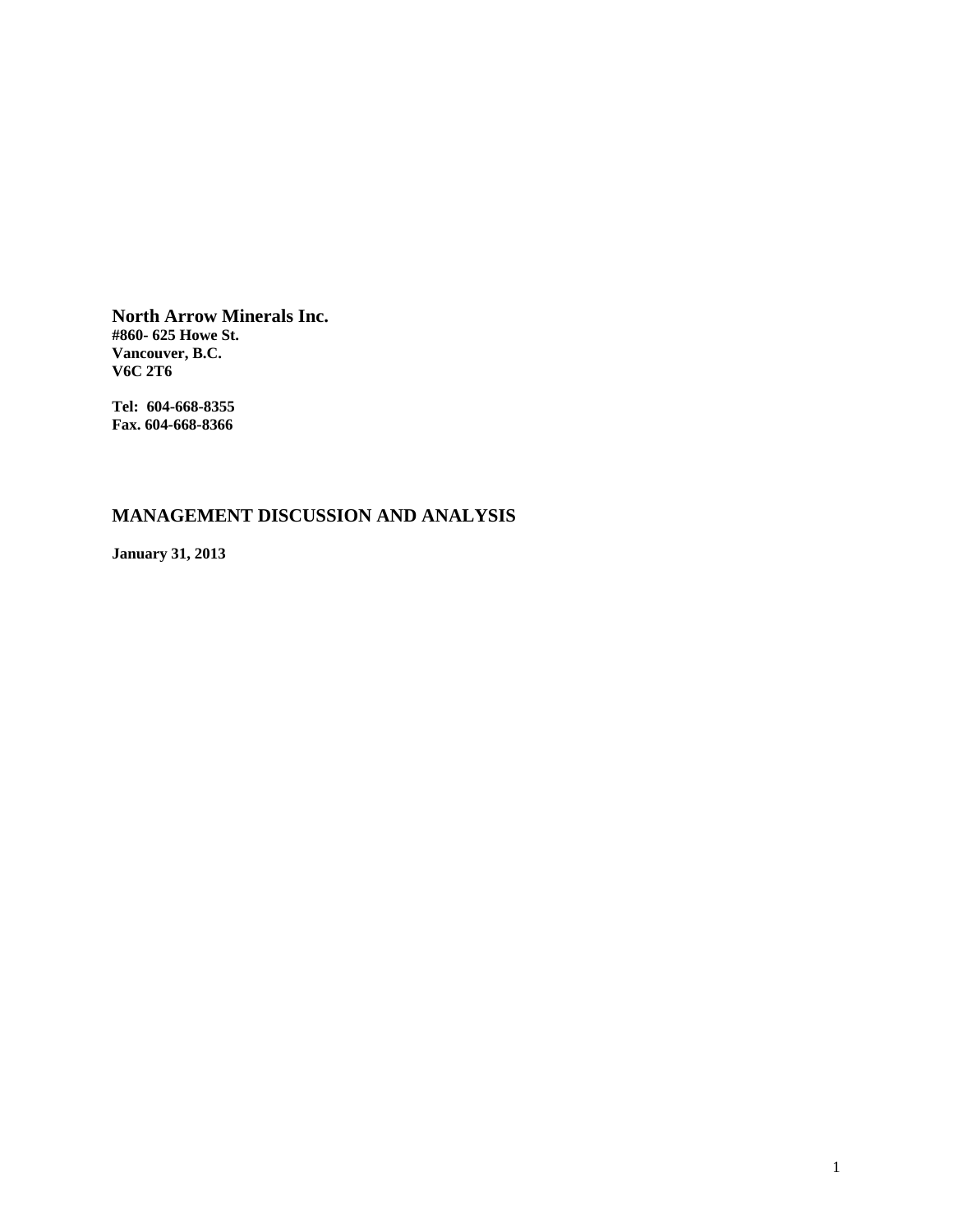# **Form 51-102 F1 Management Discussion and Analysis North Arrow Minerals Inc. ("North Arrow" or the "Company") Containing Information up to and including March 27, 2013**

# **Description of Business**

North Arrow Minerals is a junior exploration company with a diversified portfolio including diamond, gold, and base metal projects located in Canada. Shares of the Company trade on the TSX Venture Exchange ("TSXV") under the symbol NAR.

The following discussion and analysis of the Company's financial condition and results of operations for the nine months ended January 31, 2013 should be read in conjunction with the audited financial statements of the Company for the year ended April 30, 2012 together with the notes thereto and the interim consolidated financial statements for the nine months ended January 31, 2013.

Unless otherwise noted, all currency amounts are stated in Canadian dollars.

# **Forward-Looking Statements**

This document may contain "forward-looking statements" within the meaning of Canadian securities legislation and the United States Private Securities Litigation Reform Act of 1995. These forward-looking statements are made as of the date of this document and the Company does not intend, and does not assume any obligation, to update these forward-looking statements, except as required by law.

Forward-looking statements relate to future events or future performance and reflect management's expectations or beliefs regarding future events and include, but are not limited to, statements with respect to the estimation of mineral reserves and resources, the realization of mineral reserve estimates, the timing and amount of estimated future production, costs of production, capital expenditures, success of mining operations, environmental risks, unanticipated reclamation expenses, title disputes or claims and limitations on insurance coverage.

These forward-looking statements include, among others, statements with respect to the Company's objectives for the ensuing year, our medium and long-term goals, and strategies to achieve those objectives and goals, as well as statements with respect to our beliefs, plans, objectives, expectations, anticipations, estimates and intentions. The words "may," "could," "should," "would," "suspect," "outlook," "believe," "plan," "anticipate," "estimate," "expect," "intend," and words and expressions of similar import are intended to identify forward-looking statements. In particular, statements regarding the Company's future operations, future exploration and development activities or other development plans contain forward-looking statements.

All forward-looking statements and information are based on the Company's current beliefs as well as assumptions made by and information currently available to the Company concerning anticipated financial performance, business prospects, strategies, regulatory developments, development plans, exploration, development and mining activities and commitments. Although management considers these assumptions to be reasonable based on information currently available to it, they may prove to be incorrect.

By their very nature, forward-looking statements involve inherent risks and uncertainties, both general and specific, and risks exist that predictions, forecasts, projections and other forward-looking statements will not be achieved. We caution readers not to place undue reliance on these statements as a number of important factors could cause the actual results to differ materially from the beliefs, plans, objectives, expectations, anticipations, estimates and intentions expressed in such forward-looking statements.

These factors include, but are not limited to, developments in world financial and commodity markets, risks relating to fluctuations in the Canadian dollar and other currencies relative to the US dollar, changes in exploration plans due to exploration results and changing budget priorities of the Company or its joint venture partners, changes in project parameters as plans continue to be refined; possible variations in ore reserves, grade or recovery rates; accidents, labour disputes and other risks of the mining industry; delays in obtaining governmental approvals or financing, the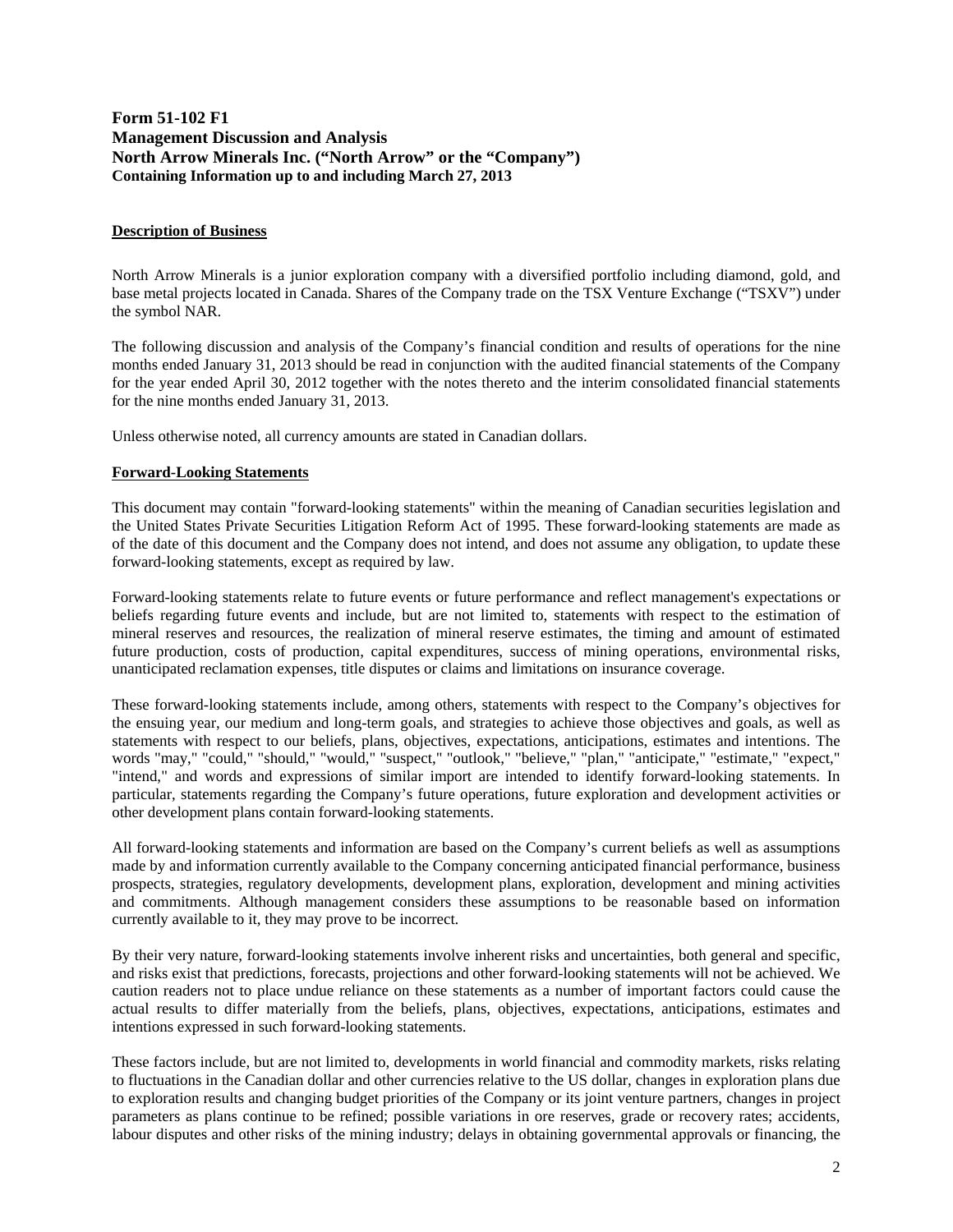effects of competition in the markets in which the Company operates, the impact of changes in the laws and regulations regulating mining exploration and development, judicial or regulatory judgments and legal proceedings, operational and infrastructure risks, and the Company's anticipation of and success in managing the foregoing risks. The Company cautions that the foregoing list of factors that may affect future results is not exhaustive. When relying on our forward-looking statements to make decisions with respect to the Company, investors and others should carefully consider the foregoing factors and other uncertainties and potential events. The Company does not undertake to update any forward-looking statement, whether written or oral, that may be made from time to time by the Company or on our behalf, except as required by law.

## **Highlights for the nine months ended January 31, 2013 and subsequent events up to March 27, 2012**

During the nine months ending January 31, 2013, the Company continued to evaluate opportunities to advance its existing exploration properties and to identify and acquire new opportunities. Highlights of these actions include:

- In June 2012, the Company entered into an agreement with Lupin Mines Incorporated, a wholly owned subsidiary of Elgin Mining Inc. ("Elgin"). Under the terms of the agreement Elgin can earn a 60% interest in the Company's Contwoyto gold project by spending \$6 million over a period of six years. The Contwoyto properties consist of six blocks (13,000 acres) of mining leases and claims located close to and adjoining the Lupin mine property, which is presently being explored by Elgin with the potential for restart of mining operations. The Contwoyto properties host a number of gold showings and untested geophysical anomalies and include the Dune and Pan prospects, located 25 km southeast and 12 km south of the Lupin mine, respectively.
- In July 2012, the Company announced that it had ceased all activities in Chile following a protracted legal dispute on the Agua Grande project and that no further exploration work is planned.
- On October 25, 2012, the Company announced that, subject to regulatory approval, it had entered into an agreement with Springbok Holdings Inc. ("Springbok") to acquire Springbok's 50% interest in the LDG/GT mining leases and the JT1 and JT2 mineral claims ("LDG/GT Property"), located in the Northwest Territories ("the Springbok Interests"). The Springbok Interests include the right to obtain a 22.5% interest in the Lac de Gras Joint Venture property, subject to the terms and conditions of an option agreement among Springbok, North Arrow and Harry Winston Diamonds Inc. In conjunction with the Springbok acquisition, Dr. Chris Jennings, a principal of Springbok, agreed to join the Board of Directors.
- On October 25, 2012, the Company announced that it has notified Strongbow Exploration Inc. ("Strongbow") that it will not proceed with the option to earn an interest in Strongbow's Snowbird nickel project as announced August 3, 2012.
- Effective January 24, 2013 the Company completed a debt settlement agreement with Anglo Celtic Exploration Inc. ("Anglo Celtic") under which North Arrow and Celtic have agreed to settle an outstanding debt in the amount of \$1 million plus unpaid interest by the issuance of 21,639,100 shares. Anglo Celtic is a private company controlled by D. Grenville Thomas, who is a director of the Company.
- In February, 2013 the Company and Sennen Resources amended the terms of their January 28, 2011 option agreement on the Company's Hope Bay Oro Option Agreement. The effect of the amendment is to extend the deadline for certain expenditures by a period of twelve months, thereby extending the term of the option from 5 to 6 years.
- Effective February 28, 2013, the Company consolidated its share capital on the basis of one new share for every ten old.
- On March 14, 2013, the Company announced that, subject to regulatory approval, it intends to complete a non-brokered private placement of up to twenty million shares at a price of \$0.15 per share.
- On March 14, 2013, the Company announced that, subject to regulatory approval, it had entered into an assignment agreement with 0954506 B.C. Ltd. ("BCCo") under which BCCo has agreed to assign and transfer to North Arrow all of BCCo's interest and obligations to earn an 80% interest in the Timiskaming, Pikoo and Qilalugaq diamond projects subject to a one-time right for the property interest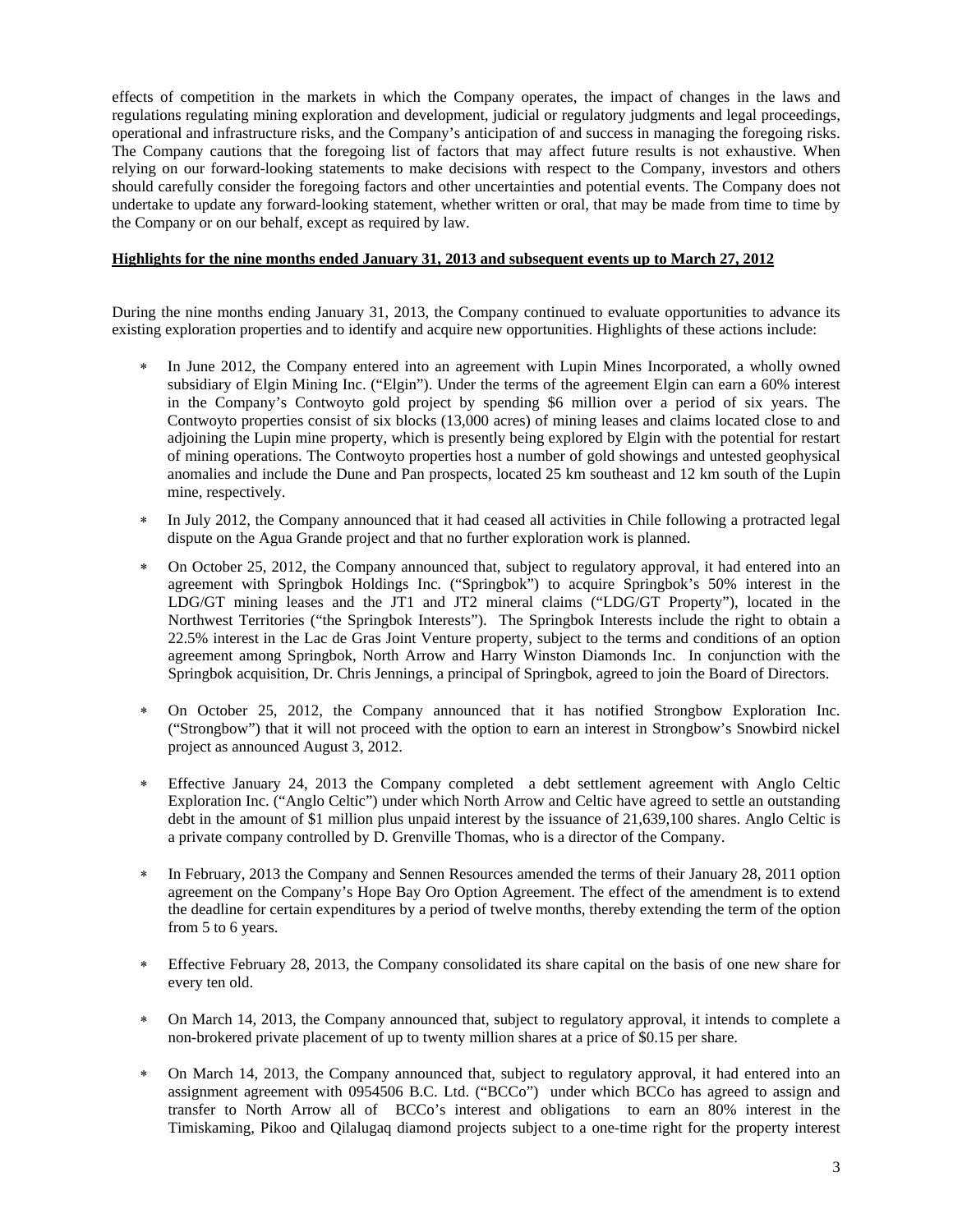holder (Stornoway Diamond Corporation) to buy-back a 20% interest in any of the projects once North Arrow completes an option work program.

## **Exploration Projects Overview**

An overview of the exploration activities for the Company follows. For additional details the reader is referred tothe Company's continuous disclosure documents available on SEDAR (www.sedar.com).

|                                                |                       |                          |              | Write-offs &                 |               |
|------------------------------------------------|-----------------------|--------------------------|--------------|------------------------------|---------------|
|                                                |                       | Expended                 |              | Recoveries                   |               |
|                                                |                       | During the               |              | During the                   | January 31,   |
|                                                | <b>April 30, 2012</b> | Period                   |              | Period                       | 2013          |
| Gold and Base Metal Properties, NWT, Yukon and |                       |                          |              |                              |               |
| Nunavut                                        |                       |                          |              |                              |               |
| <b>Exploration</b> costs                       | \$<br>58,381          | \$<br>2,582              | $\mathbb{S}$ | (23,707)                     | \$<br>37,256  |
| Acquisition costs                              | 153,036               | 15,776                   |              | (47, 452)                    | 121,360       |
| Geological and assays                          | 5,796                 |                          |              | (4,086)                      | 1,710         |
| Office and salaries                            | 22,323                | ٠                        |              | (279)                        | 22,044        |
|                                                | 239,536               | 18,358                   |              | (75, 524)                    | 182,370       |
| Diamond Properties, NWT and Nunavut            |                       |                          |              |                              |               |
| <b>Exploration costs</b>                       | 234,702               | $\overline{\phantom{a}}$ |              |                              | 234,702       |
| Acquisition costs                              | 42,918                | $\overline{\phantom{a}}$ |              |                              | 42,918        |
| Geological and assays                          | 153,489               | $\overline{\phantom{a}}$ |              |                              | 153,489       |
| Office and salaries                            | 126,608               | ٠                        |              | $\qquad \qquad \blacksquare$ | 126,608       |
|                                                | 557,717               |                          |              |                              | 557,717       |
| <b>TOTAL</b>                                   | \$<br>797,253         | \$<br>18,358             | \$           | (75, 524)                    | \$<br>740,087 |

Unless otherwise stated below, the Company's Canadian exploration activities are conducted under the supervision of Kenneth Armstrong, P.Geo. (ON), a Director of the Company.

## *Gold and Base Metal Projects*

#### Contwoyto Gold Project – Nunavut

In June 2012, the Company entered into an agreement with Lupin Mines Incorporated, a wholly owned subsidiary of Elgin Mining Inc. ("Elgin"). Under the terms of the agreement Elgin can earn a 60% interest in the Company's Contwoyto gold project by spending \$6 million over a period of six years. The Contwoyto project consists of six blocks (13,000 acres) of mining leases and claims located close to and adjoining Elgin's Lupin gold mine property, which is presently being explored by Elgin with the potential for restart of mining operations.

The Company's Contwoyto project claims contain known gold occurrences that have been subjected to various levels of mineral exploration up to and including diamond drilling. The Company's mining leases 3362 and 3407 contain the Dune and Pan gold prospects, respectively. Management believes that there is the potential to outline additional mineralization at Pan and Dune, as well as elsewhere within the Contwoyto claims and leases.

#### Hope Bay ORO Gold Project – Nunavut

The Company's 100% owned ORO gold property is located in the Hope Bay Volcanic Belt (HBVB) in Nunavut and is the only strategically located land holding in the HBVB that is not held by Hope Bay Mining Ltd. (a wholly owned subsidiary of Newmont Mining Corporation). Newmont estimates that current potential resources within the HBVB are approximately 9 million ounces of gold, including the Doris, Madrid and Boston deposits (www.newmont.com/north-america). The Company's Hope Bay ORO Project is under option to Sennen Resources Ltd. ("Sennen"), and Sennen may earn up to a 60% interest in the project by making an initial cash payment of \$50,000 (received) and spending \$5 million over a five year period. A minimum expenditure of \$500,000 is required in the first year (complete).

Subsequent to January 31, 2013, the Company and Sennen amended the terms of their January 28, 2011 option agreement on the Company's Hope Bay Oro Option Agreement. The effect of the amendment is to extend the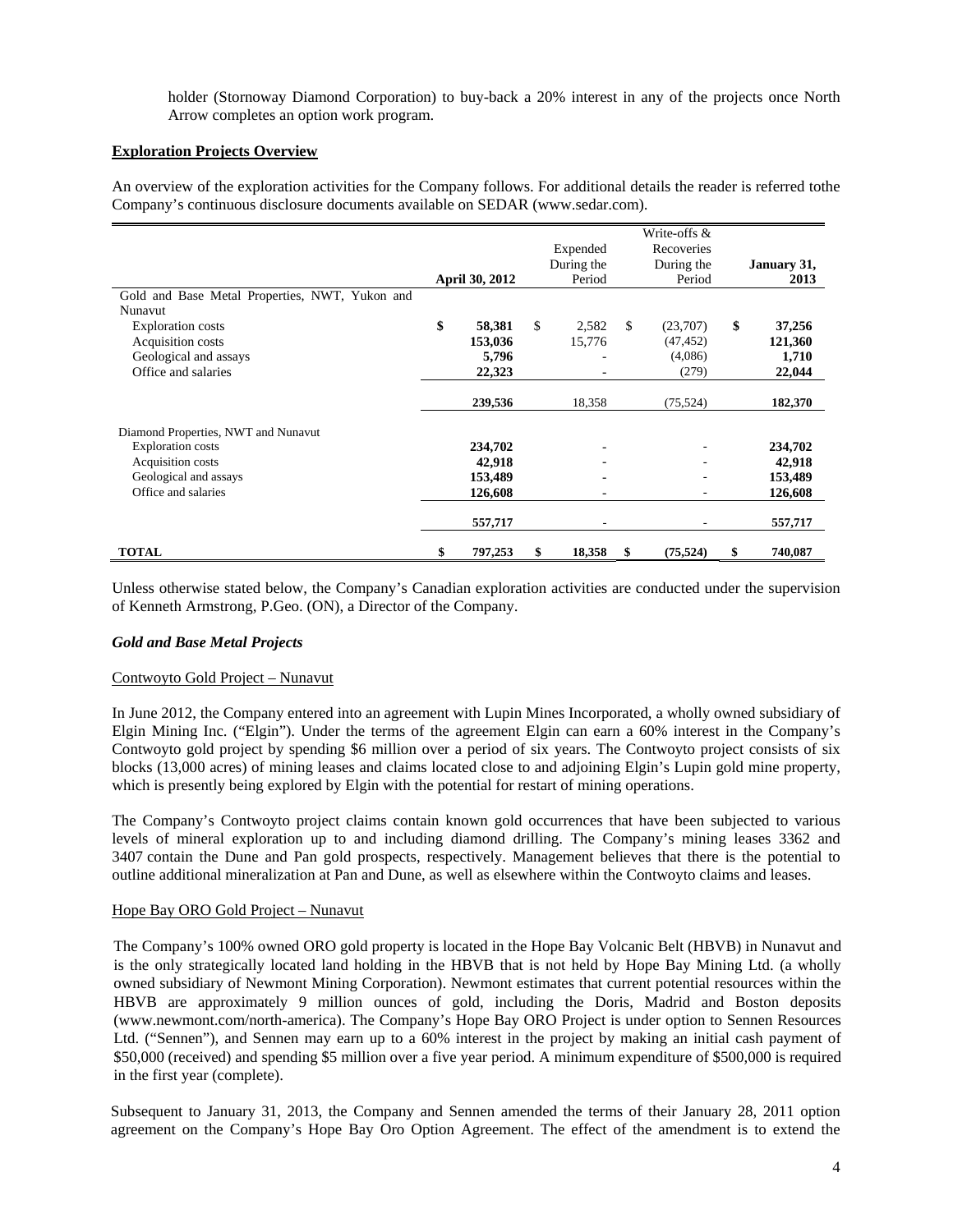deadline for certain exploration expenditure thresholds by a period of twelve months, thereby extending the term of the option from 5 to 6 years.

The ORO leases cover an area of 40 sq. km that adjoins Newmont's property, with the Doris gold deposit located only 3.25 km to the south of the property boundary. The Doris deposit contains an indicated resource of 798,000 ounces of gold at a grade of  $19.31g/t$ , and mineralization occurs along a well-defined stratigraphic volcanic contact, which extends northward onto the Company's property. The ORO leases host numerous gold showings and potentially gold bearing structures including the Elu shear zone and Wombat zone.

A drilling program completed in 2011 has confirmed the continuity of gold mineralization along the Elu shear and additional drilling is warranted to fully outline gold mineralization associated with this structure. Further work to identify other gold mineralized shears on the Oro property is also warranted and is planned for spring and summer 2013. This would include prospecting and the application of soil sampling to test for potentially hidden mineralized shears in overburden covered areas.

#### Seagull Tin Project – Yukon

In May 2011, the Company entered into an option agreement with Panarc Resources Ltd. ("Panarc") for the Seagull Tin project located approximately 156 km west of Watson Lake, Yukon. The project includes seventy-six claims totaling 3,925 acres staked by Panarc to cover historic tin showings. In the long-term the tin market is expected to remain strong, with major demand coming from the use of tin in solder for the growing electronics industry.

Under the terms of the option agreement, the Company made an initial cash payment of \$15,000 to Panarc and issued 100,000 common shares valued at \$18,000. In addition, the Company must incur aggregate exploration expenditures of \$300,000 within a three-year period. Panarc will retain a royalty equal to 2.0% of net smelter returns, of which the Company may purchase one percentage point (1.0%) for \$1,000,000 such that the royalty would be reduced to 1.0%. At the time the option agreement was executed, Panarc and the Company were related by virtue of a common director.

In January 2013, the Company notified Panarc of its intent to terminate the option and property claims were returned to Panarc.

# *Diamond Projects*

## Lac de Gras Diamond Project – Northwest Territories

The Company's Lac de Gras project originally consisted of 81,500 acres and was a 50-50 joint venture with Dr. Chris Jennings who subsequently assigned his interest to Springbok Holdings Inc. ("Springbok"). The North Arrow / Springbok property is contiguous with a 226,000 acre block of claims held by Harry Winston Diamond Mines Ltd. ("Harry Winston"). Under the terms of an option agreement announced on September  $6<sup>th</sup>$  2011, the Company, Springbok and Harry Winston have agreed to amalgamate the two properties to form a "Joint Venture Property" totaling over 307,000 acres. Harry Winston maintains an option to earn a 55% interest in the Joint Venture Property by funding \$5,000,000 in exploration expenditures over a five year period. Upon exercising the option, a joint venture will be formed in which Harry Winston will hold a 55% interest and North Arrow and Springbok will equally share a 45% interest in the entire 307,000 acre Joint Venture Property.

On October 25, 2012, the Company announced that it had entered into an agreement with Springbok Holdings Inc. ("Springbok") to acquire Springbok's 50% interest in the North Arrow / Springbok property ("the Springbok Interests"). The Springbok Interests include the right to obtain a 22.5% interest in the Joint Venture Property, subject to the terms and conditions of the option agreement among Springbok, North Arrow and Harry Winston Diamonds Inc. Under the terms of the agreement with Springbok, North Arrow has agreed to purchase the Springbok Interests for 10,000,000 pre-consolidated common shares of North Arrow. As additional consideration, in the event that Harry Winston exercises its option and earns 55% interest in the Joint Venture Property and the Company subsequently incurs \$2 million in joint venture expenditures on the Joint Venture Property, North Arrow will issue to Springbok that number of commons shares of the Company having a value of \$1 million.

The Joint Venture Property forms a very large, contiguous block of mineral claims and mining leases located within the prolific Lac de Gras diamondiferous kimberlite field in Canada's Northwest Territories, home to some of the richest diamond deposits in the world. The Joint Venture Property directly adjoins the mineral leases that host the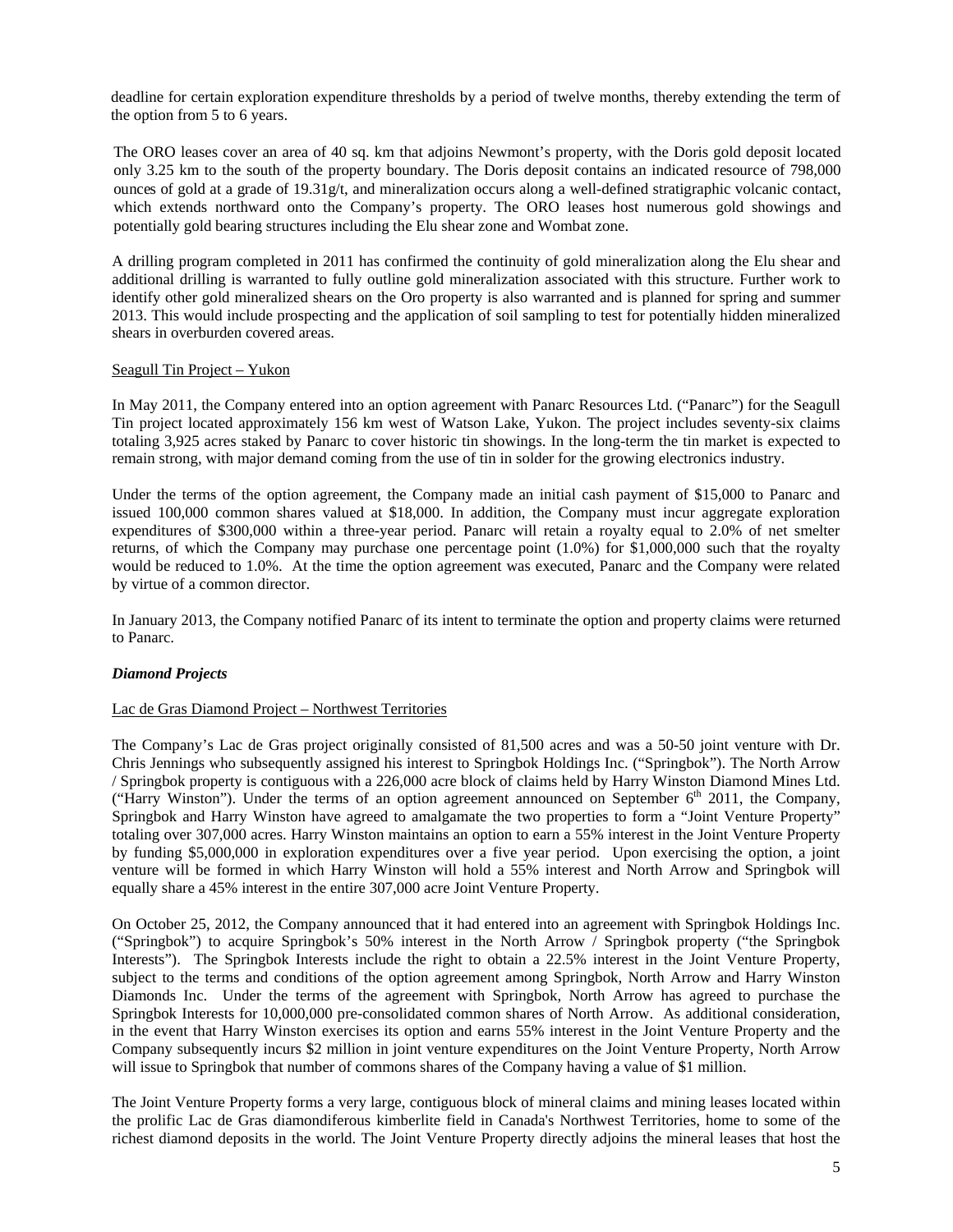Diavik diamond mine, located only 10 km to the north. The Ekati diamond mine is located within 40 km to the northwest. The trend line defined by Diavik's mine project kimberlites runs directly through the center of the joint venture property, while the trend line defined by Ekati's mine project kimberlites crosses the western portion of the joint venture property.

Previous exploration has been carried out on portions of the Joint Venture Property, but traditional surface till sampling for kimberlite mineral indicator trains has been hampered by thick glacial till cover. Preliminary work, including mapping local ice directions and till characteristics in preparation for a systematic basal till sampling program, has been carried out. Sampling is to be carried out using a helicopter portable reverse circulation drill capable of sampling a complete till column to reach basal till not accessed by previous sampling.

Harry Winston intends to complete a \$1.3M overburden drilling program intended to test the basal tills of the property on a defined grid. The program is intended to start in April, 2013.

#### Acquisition of Timiskaming, Pikoo and Qilalugaq Diamond Projects, Canada

On March 14, 2013, subject to regulatory approval, the Company entered into an assignment agreement with 0954506 B.C. Ltd. ("BCCo") under which BCCo has agreed to assign and transfer to the Company all of BCCo's interest and obligations in certain option agreements to earn an 80% interest in the Timiskaming, Pikoo and Qilalugaq diamond projects. Stornoway Diamond Corporation ("Stornoway") is the holder of a 100% interest in all three projects and had granted BCCo options to acquire the 80% interests in the projects. BCCo is a private company controlled by Eira M. Thomas. Ms. Thomas is the daughter of D. Grenville Thomas, President, CEO and a director of North Arrow.

Upon closing of the assignment, the Company will have options to earn an 80% interest in each of the Qilalugaq, Pikoo and Timiskaming diamond properties by completing exploration work programs (each an "option work program") on each of the projects. If the Company completes an option work program and provides notice to Stornoway of its intent to vest an 80% interest in a project, Stornoway will have a one-time right (the "Back-in Right") to buy-back a 20% interest in the project by paying to the Company an amount equal to three times the costs incurred in connection with the applicable option work program. Upon earn-in by the Company in a project, the Company and Stornoway will form a joint venture for the purpose of further exploration of the project, and the interests would be 80% the Company and 20% Stornoway, unless Stornoway exercises the Back-In Right, in which case the interest would 60% the Company and 40% Stornoway.

Under the terms of the assignment agreement the Company will pay BCCo \$20,000 and issue BCCo 500,000 transferrable share purchase warrants. Additionally, the agreement requires the Company to complete a \$2,000,000 financing. Each share purchase warrant will entitle the holder to acquire one common share of the Company at a price of \$0.25 for a period of five years. The warrants will only become exercisable if the Company exercises an option to earn an interest in at least one of the Quilalugaq, Pikoo and Timiskaming projects.

#### Qilalugaq diamond project, Nunavut

The 7,143 hectare Qilalugaq diamond project is located near the community of Repulse Bay, Nunavut. The property was originally staked by BHP Billiton Diamonds Inc. and subsequently optioned by Stornoway in 2006. Stornoway acquired a 100% interest in the project in 2010. The project is subject to a 3% net smelter returns royalty on metals produced and a 3% gross-overriding royalty on the sale of industrial minerals, including diamonds. A total of eight kimberlite pipes (Q1-4, A34, A42, A59, A76, A94, A97 and A152) have been identified within the Qilalugaq diamond project as well as a number of laterally extensive kimberlite dyke systems.

The 12.5 hectare Q1-4 kimberlite is the largest kimberlite pipe in the eastern Canadian Arctic. In a technical report dated June 8, 2012 Stornoway announced an Inferred Mineral Resource at Q1-4 estimated to be 26.1 million carats from 48.8 million tonnes total content of kimberlite with an average +1 DTC total diamond content of 53.6 carats per hundred tonnes (cpht) extending from surface to a depth of 205m. Additional resource upside in the form of a target for further exploration was estimated at between 7.9 to 9.3 million carats of diamonds from 14.1 to 16.6 million tonnes total content of kimberlite with an average  $+1$  DTC total diamond content of 56.1 cpht, extending from 205m depth to 305m depth. The mineral resource estimate comprised the integration of kimberlite volumes, density, petrology and diamond content-data obtained from 5,133 m of diamond drilling, 2,714 m of reverse circulation (RC) drilling, 2.9 tonnes of samples submitted for microdiamond analysis, 257.7 tonnes of samples submitted for macrodiamond sampling with 59.2 carats of diamonds (2,054 stones) recovered from RC drilling, 7.5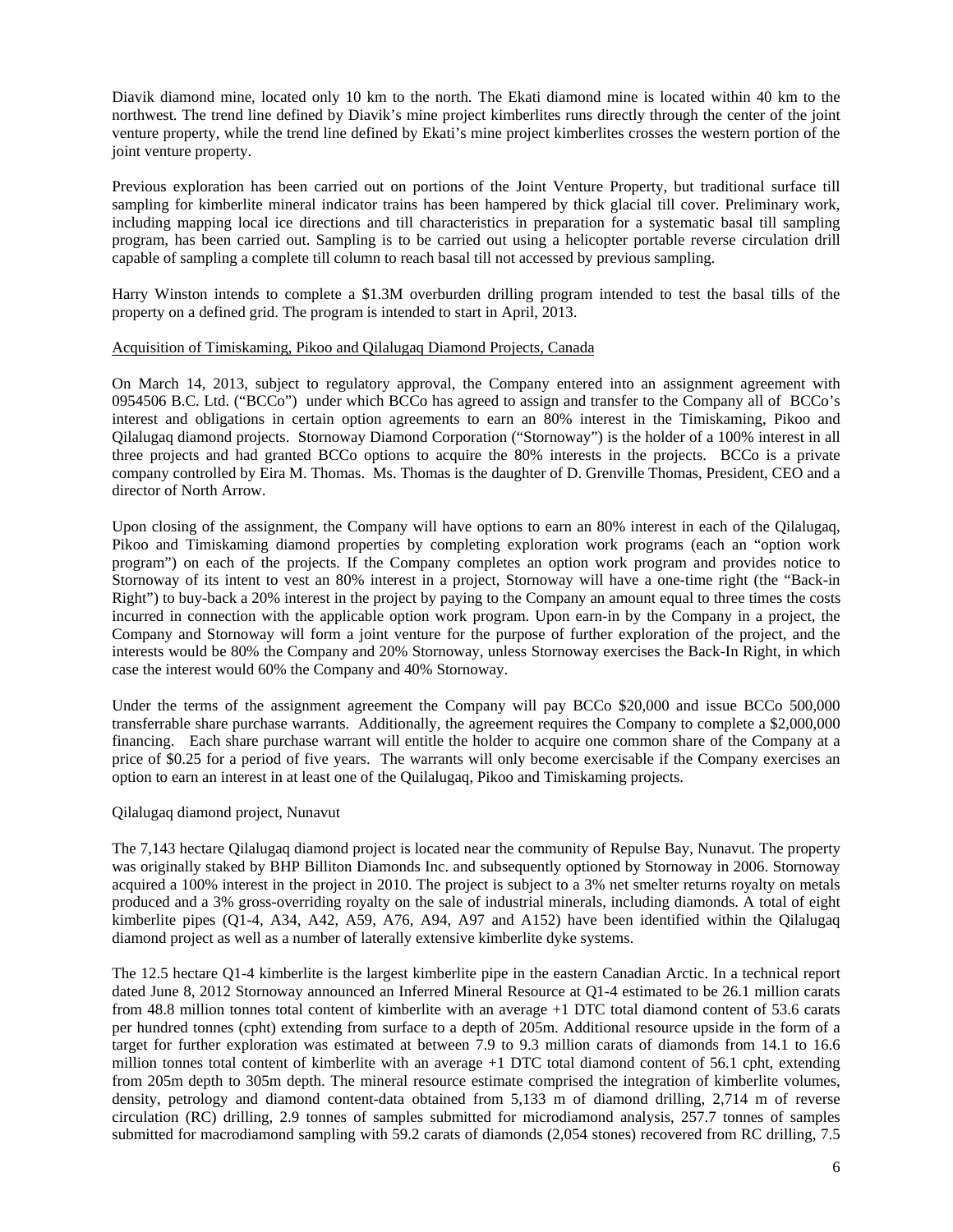carats of diamonds (205 stones) recovered from surface trenching and 2.36 carats of diamonds (69 stones) recovered from HQ diameter diamond drilling.

The above noted resource estimate is less than one year old and incorporates all exploration data relating to the Qilalugaq project; therefore, the Company considers the resource estimate to be relevant and reliable. However, a Qualified Person has not, on behalf of the Company, done sufficient work to classify the Qilalugaq historical estimate as a current mineral resource, and therefore the Company is not treating the historical estimate as a current mineral resource. Mineral resources that are not mineral reserves do not have demonstrated economic viability. The potential quantity and grade of a target for further exploration referred to above is conceptual in nature, there has been insufficient exploration to define a mineral resource, and it is uncertain whether further exploration will result in the target being delineated as a mineral resource.

The Company will have the option to earn an 80% interest in the Qilalugaq project by completing an option work program that includes the collection of a 1,000 tonne mini bulk sample from the Q1-4 kimberlite for the purpose of recovering a large enough parcel of diamonds to better determine diamond grade, size distribution, diamond parcel value, and to establish whether or not coloured diamonds persist into the larger diamond sizes. The option work program must be completed within two years of receipt of the required land use permit and, in any event must be completed no later than January 2018.

# Pikoo diamond project, Saskatchewan

The Pikoo diamond project consists of 33,374 hectares of mineral claims located approximately 140 km east of La Ronge, Saskatchewan. An all-season road to the community of Deschambault Lake comes to within 6 km of the project's southern boundary. Stornoway staked the Pikoo claims based on results of regional exploration programs intended to test the diamond potential of the Sask craton in north-central Saskatchewan. Surficial till sampling of the Pikoo Property has identified two distinct kimberlite indicator mineral trains. The mineral trains are well defined and a bedrock source for the indicator minerals is interpreted to be located within the current property outline. Two potential source areas have been identified: the North target area and the South target area. A partially disaggregated boulder identified by Stornoway geologists as altered kimberlite was discovered in the spring of 2012 from the North target area, however a bedrock source has not been identified. These exploration results have been derived from Stornoway's Pikoo diamond project database and the Company considers the information to be relevant and reliable. However, there is no certainty that a bedrock source will be discovered within either of the North or South target areas.

The Company will have the option to earn an 80% interest in the Pikoo diamond project by completing an option work program consisting of a minimum 2,000 m diamond drilling program including a minimum of two drill holes at each of the North and South target areas. The work program must, among other requirements, be initiated by January 2015 and completed by January 2016.

# Timiskaming diamond project, Ontario/Quebec

The Timiskaming diamond project consists of 3,865 hectares of non-contiguous mineral claims in the Cobalt-New Liskeard-Elk Lake-Notre Dame du Nord (Ville Marie) region of northeastern Ontario and northwestern Quebec. Between 1995 and 2012, Stornoway and its predecessor companies conducted comprehensive diamond exploration programs within the project area resulting in the discovery of nine kimberlites. Six of these kimberlites (95-1, 96-1, SC-118, KL-01, KL-22, and Baby) are subject to the option agreement with BCCo. Surficial sediment sampling and geophysical data from the Timiskaming diamond project suggest additional undiscovered kimberlites may be located within the project area. The Company considers the information in the Timiskaming diamond project database to be relevant and reliable. However, there is no certainty that diamondiferous kimberlite source bodies will be discovered within the project area.

The Company will have the option to earn an 80% interest in the Timiskaming diamond project by completing an option work program that includes testing three separate geophysical targets, each with at least one diamond drill hole. The option work program must be commenced by January 2015 and completed by January 2016.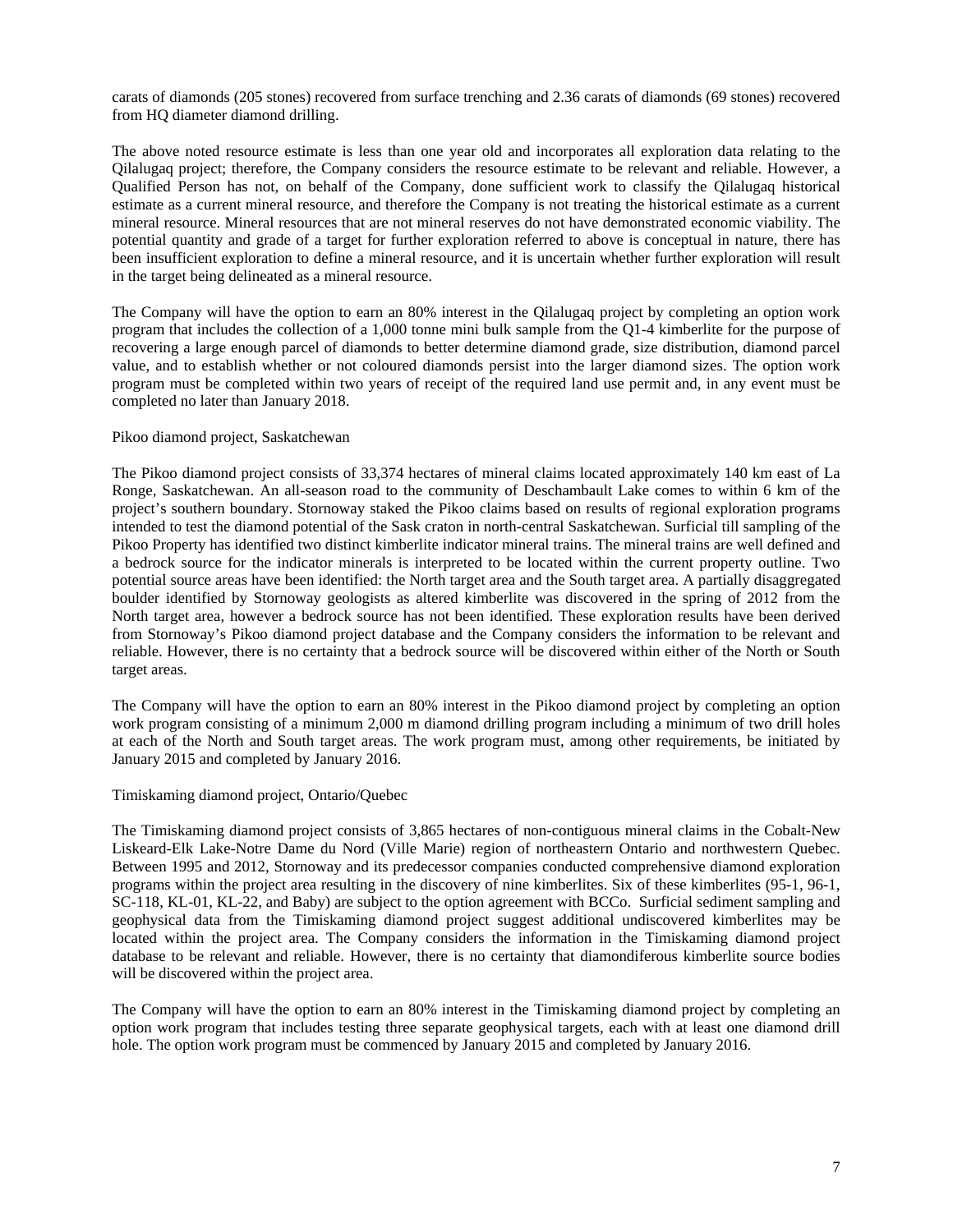## *Other Exploration Properties*

The Company maintains an interest in a number of additional, non-material exploration properties. The Company continues to review the available exploration data associated with these properties in an effort to evaluate ways to further advance these properties.

# **FINANCIAL CONDITION, LIQUIDITY, CAPITAL RESOURCES, OPERATIONS AND FINANCIAL RESULTS**

#### **Overall performance**

|                                      | January 31, 2013   | April 30, 2012    | April 30, 2011     |
|--------------------------------------|--------------------|-------------------|--------------------|
| Current assets<br>Non-current assets | 241.948<br>740,779 | 93.331<br>798.243 | 837,012<br>821,480 |
| Liabilities                          | (159, 813)         | (1,124,949)       | (129, 445)         |
| Shares subscribed                    | (225,000)          |                   |                    |
| Shareholders' equity (deficiency)    | 597,914            | \$ (233,375)      | \$1,529,047        |

During fiscal 2013, the Company has focused its efforts on Canadian property acquisitions, reorganizing its debts and raising funds for operations. During the period, the Company reached an agreement to settle \$1,000,000 of debt by the issuance of shares and negotiated settlements with creditors having \$107,500 of accounts payable.

Subsequent to January 31, 2013, the Company continued to reorganize its affairs by completing a consolidation of its share capital on a one new for ten old basis and announcing the acquisition of three diamond projects and a \$3,000,000 private placement financing.

#### **Results of Operations**

During the three and nine months ended January 31, 2013, (the "current quarter and current period"), the Company recorded net income of \$454,227 or \$0.01 per share and \$268,319 or \$0.01 per share respectively. This is compared with a net loss of \$837,260 or \$0.02 per share and \$1,616,904 or \$0.03 per share for the three and nine months ended January 31, 2012 (the "comparative quarter and comparative period"). The primary reason for the Company realizing a profit in the current quarter and current period is largely attributable to the settlement of the convertible debenture for shares. Under accounting guidelines, the settlement of the convertible debt by the issuance of shares resulted in a \$478,251 gain to the Company. In addition to the settlement of the convertible debt, the Company realized a gain of \$91,250 on the settlement of amounts payable totaling \$107,500. Expenses for the current quarter also decreased \$391,757 from the comparative quarter with the most significant reductions being: share-based compensation charges \$3,717 (2012 - \$33,894), salaries and benefits \$4,468 (2012 - \$53,628), property investigation costs \$1,764 (2012 - \$98,455), professional fees \$4,023 (2012 - \$124,137) and consulting fees \$nil (2012 - \$61,667). In addition to the expenses for the year, the Company incurred non-cash accretion costs related to the convertible note of \$nil (2012 - \$14,397) and a write-off of \$75,524 (2012 - \$371,183) of exploration and evaluation costs related to its mineral properties.

Expenses for the current period decreased \$1,055,201 from the comparative period with the most significant reductions being: share-based compensation charges \$24,243 (2012 - \$163,491), salaries \$26,024 (2012 - \$172,467), property investigation costs \$3,798 (2012 - \$208,409), professional fees \$18,225 (2012 - \$247,252), consulting \$29,044 (2012 - \$186,667) and advertising, promotion and travel \$11,166 (2012 - \$120,211). In addition, for the nine months ended January 31, 2013, the Company incurred non-cash accretion costs of \$35,737 (2012 - \$27,283) and wrote-off exploration assets of \$75,524 (2012 - \$429,221).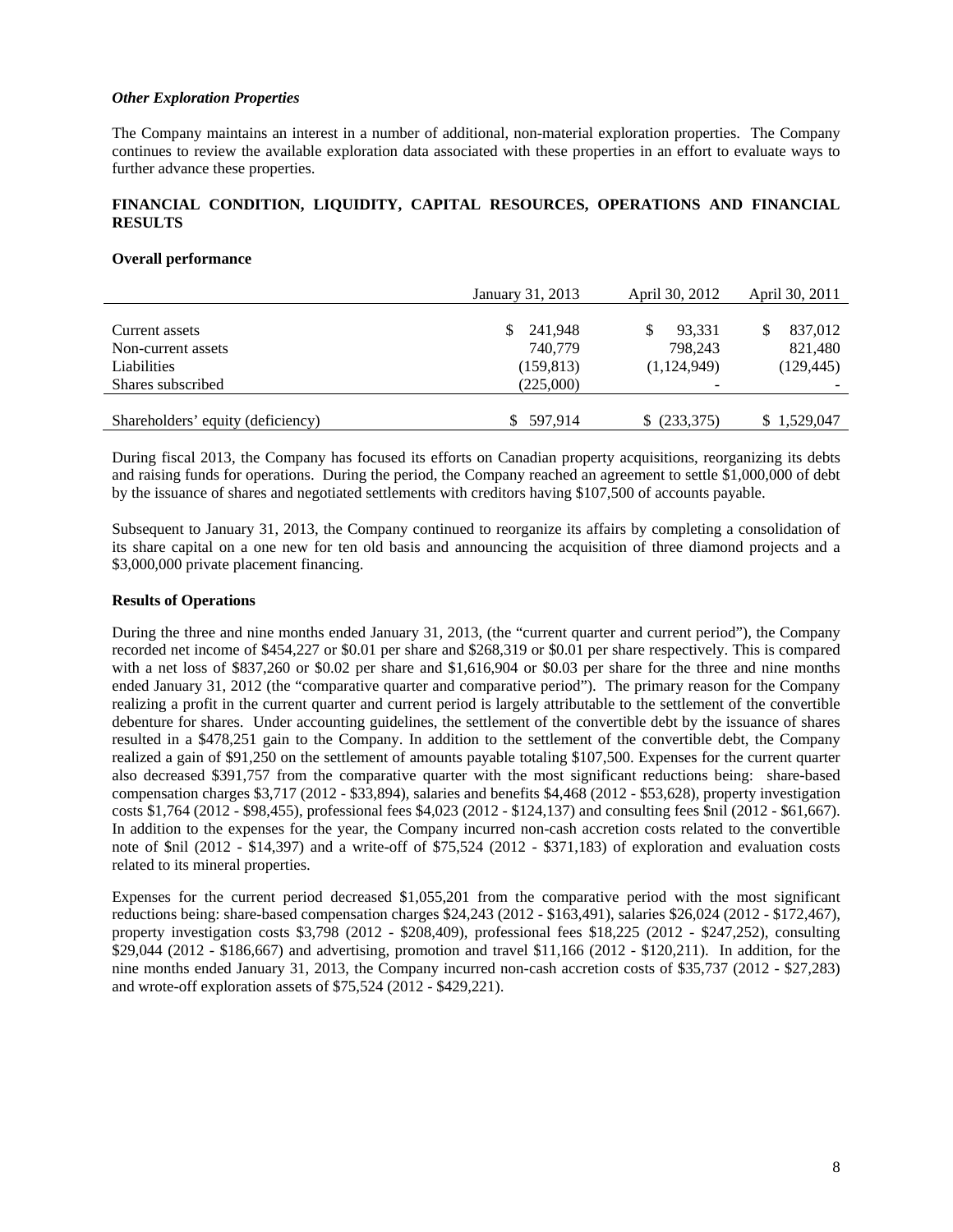During the current period, current assets increased from \$93,331 to \$241,948 and exploration and evaluation assets decreased from \$797,253 to \$740,087 on the write-off of the Seagull property. The increase in the current assets is a result of an increase in cash as investors advanced money to the Company for a private placement which was subsequently cancelled. The subscriptions have been recorded as a current liability and are largely responsible for the increase in current liabilities from \$176,744 to \$384,813. Subsequent to January 31, 2013, the Company announced a new financing and anticipates certain of these investors will participate in the new financing. In addition, the Company's convertible debt consisting of \$1,081,953 of debt and interest was settled by the issuance of 21,639,100 pre-consolidated shares.

## **Summary of quarterly results**

The following table sets out selected unaudited quarterly financial information of North Arrow Minerals Inc. and is derived from the Company's unaudited quarterly consolidated financial statements prepared by management. The Company's interim consolidated financial statements are prepared in accordance with IFRS and are expressed in Canadian dollars.

|                       |                 |    |                          |    | <b>Basic Earnings</b>           |     |                     |
|-----------------------|-----------------|----|--------------------------|----|---------------------------------|-----|---------------------|
|                       |                 |    | Income or (Loss)         |    | (Loss) per share <sup>(1)</sup> |     |                     |
|                       |                 |    | from Continued           |    | from Continued                  |     |                     |
|                       |                 |    | <b>Operation and Net</b> |    | <b>Operation and Net</b>        |     | Earnings (Loss) per |
| <b>Quarter Ending</b> | Interest Income |    | Income (Loss)            |    | Income (Loss)                   |     | share               |
| January 31, 2013      | \$<br>100       | \$ | 454,227                  | \$ | 0.01                            | S   | 0.01                |
| October 31, 2012      | -               | S  | (84,006)                 | S  | 0.00                            | \$. | 0.00                |
| July 31, 2012         | 301             | \$ | (101, 902)               | \$ | 0.00                            | S   | 0.00                |
| April 30, 2012        | -               | \$ | (466, 883)               | S  | (0.01)                          | S   | (0.01)              |
| January 31, 2012      | 113             | \$ | (837,260)                | S  | (0.02)                          | \$  | (0.02)              |
| October 31, 2011      | 179             | \$ | (372, 822)               | S  | (0.01)                          | S   | (0.01)              |
| July 31, 2011         | 943             | \$ | (406,822)                | \$ | (0.01)                          | S   | (0.01)              |
| April 30, 2011        | \$<br>1,874     | \$ | (2,152,683)              | \$ | (0.04)                          | \$  | (0.04)              |

The Company's quarterly results can be affected by many factors such as seasonal fluctuations, variations in capital markets, the write-off of capitalized amounts, stock-based compensation costs, tax recoveries and legal matters.

The profit of the third quarter of fiscal 2013 reflects the results of the Company's restructuring activities, including the gain realized on its settlement of debt for shares and the gain realized on settlements made with certain creditors.

The first and second quarter of fiscal 2013 reflect the Company's reductions in costs as it sought new projects and financings.

The quarterly results for fiscal 2012 reflect the Company's activities as it optioned projects in South America, hired consultants, incurred travel and related exploration and legal costs.

The quarterly results for April 2011 reflect the write-off of \$1,790,645 related to the Company's interest in its lithium properties in the United States and most of its lithium interests in Canada as the Company broadened its exploration focus.

#### **Statement of Compliance to International Financial Reporting Standards and Basis of Presentation**

The Canadian Accounting Standards Board ("ASCB") confirmed in February 2008 that International Financial Reporting Standards ("IFRS") would replace Canadian generally accepted accounting principles ("GAAP") for publicly accountable enterprises for financial periods beginning on and after January 1, 2011. The Company adopted IFRS with a transition date of May 1, 2010.

The Company's consolidated financial statements have been prepared in accordance with International Accounting Standard 34, Interim Financial Reporting ("IAS 34") using accounting policies consistent with IFRS as issued by the International Accounting Standards Board ("IASB") and interpretations of the International Financial Reporting Interpretations Committee ("IFRIC"). Certain of the comparative numbers have been adjusted to conform with IFRS policies finalized April 30, 2012.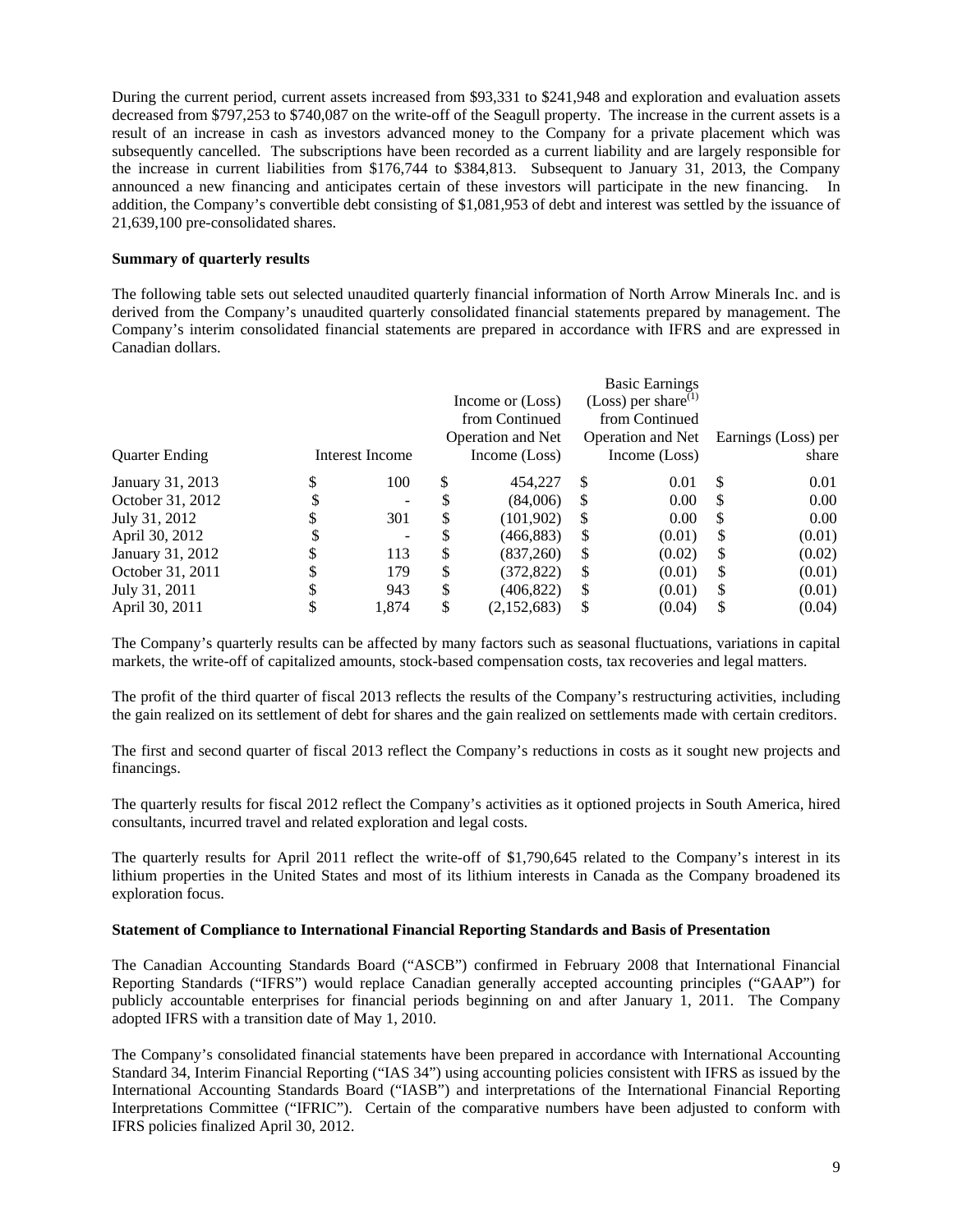## **January 31, 2013 compared to April 30, 2012**

During the first nine months of fiscal 2013 the Company had net income of \$268,319, a \$948,205 reduction in its long-term debt and a \$59,452 increase in its working capital deficiency. During the period the Company and the holder of its convertible debt agreed to settle the outstanding debt and interest by the issuance of 21,639,100 shares. Under the Company's accounting policies, the Company assigned a fair value of \$540,977 to the shares issued which resulted in the Company realizing a \$478,251 gain on the settlement, the elimination of all long-term debt and a profit in the third quarter. The increase in the Company's working capital deficiency from April 30, 2012, is a result of its continued operations and the maintenance of its public listing. During the current period the Company has reduced costs, reached a settlement with certain creditors and pursued funding and the acquisition and advancement of projects through joint ventures and/or other means.

# **Liquidity**

At January 31, 2013, the Company had a working capital deficiency of \$142,865 compared to a working capital deficiency of \$83,413 at April 30, 2012. As discussed above, the increase in the deficiency is a result of the ongoing operations that have required the use of funds for administration of the Company as a public entity.

During the current period the Company's cash position increased by \$190,013 largely as a result of funds advanced the Company for a private placement.

# Operating activities

During the current period the Company's operating activities used cash of \$21,274 (2012 - use of cash \$983,474) arising from net income of \$268,319 (2012 - loss of \$1,616,904) adjusted for the adding back/deduction of non-cash items such as: gain on settlement of the convertible note \$478,251 (2012 - \$nil), gain on the settlement of accounts payable \$91,250 (2012 - \$nil), share-based compensation costs of \$24,243 (2012 - \$163,491), a write-off \$75,524 (2012 - \$429,221) accretion of \$35,737 (2012 - \$27,283) and changes in other non-cash working capital items totaling \$108,820 (2012 - use of \$16,265).

## Investing activities

The Company's primary investing activity is the acquisition and exploration of mineral properties. During the current period, the Company spent \$13,713 (2012 - \$372,034) on exploration and evaluation assets and received \$nil (2012 - drawdown of \$54,393) from advances from optionees.

#### Financing activities

During the current period the Company received \$225,000 from investors to participate in a financing. During the comparable period the Company raised \$1,000,000 on the issuance of a convertible note in 2012.

#### **Capital Resources**

The Company's financial condition and future prospects are significantly affected by overall economic conditions. The Company has no source of operating revenue and relies on equity financings, joint ventures and warrant and stock option exercises to further exploration on its properties.

The Company's long-term financial success is dependent on management's ability to discover and develop economically viable mineral deposits. Actual funding requirements may vary from those planned due to a number of factors, including the progress of exploration activity and the Company's ability to raise additional funds on favourable terms. Management recognizes there will be risks involved that may be beyond their control. The Company intends to continue to use various strategies to minimize its dependence on equity capital, including the securing of joint venture partners where appropriate.

The Company's ability to generate cash is very much affected by the current market conditions, its share price and third party interest in its assets. In the current equity market, funds for companies at an early/grass-roots stage of exploration are limited and dilution to existing shareholders from an equity financing increases as the share price decreases. The Company has no credit facilities that could be used for ongoing operations because it has no operating cash flow.

In order to finance the Company's exploration programs and to cover administrative and overhead expenses, the Company raises money through equity sales, from the exercise of convertible securities and, in the past, from the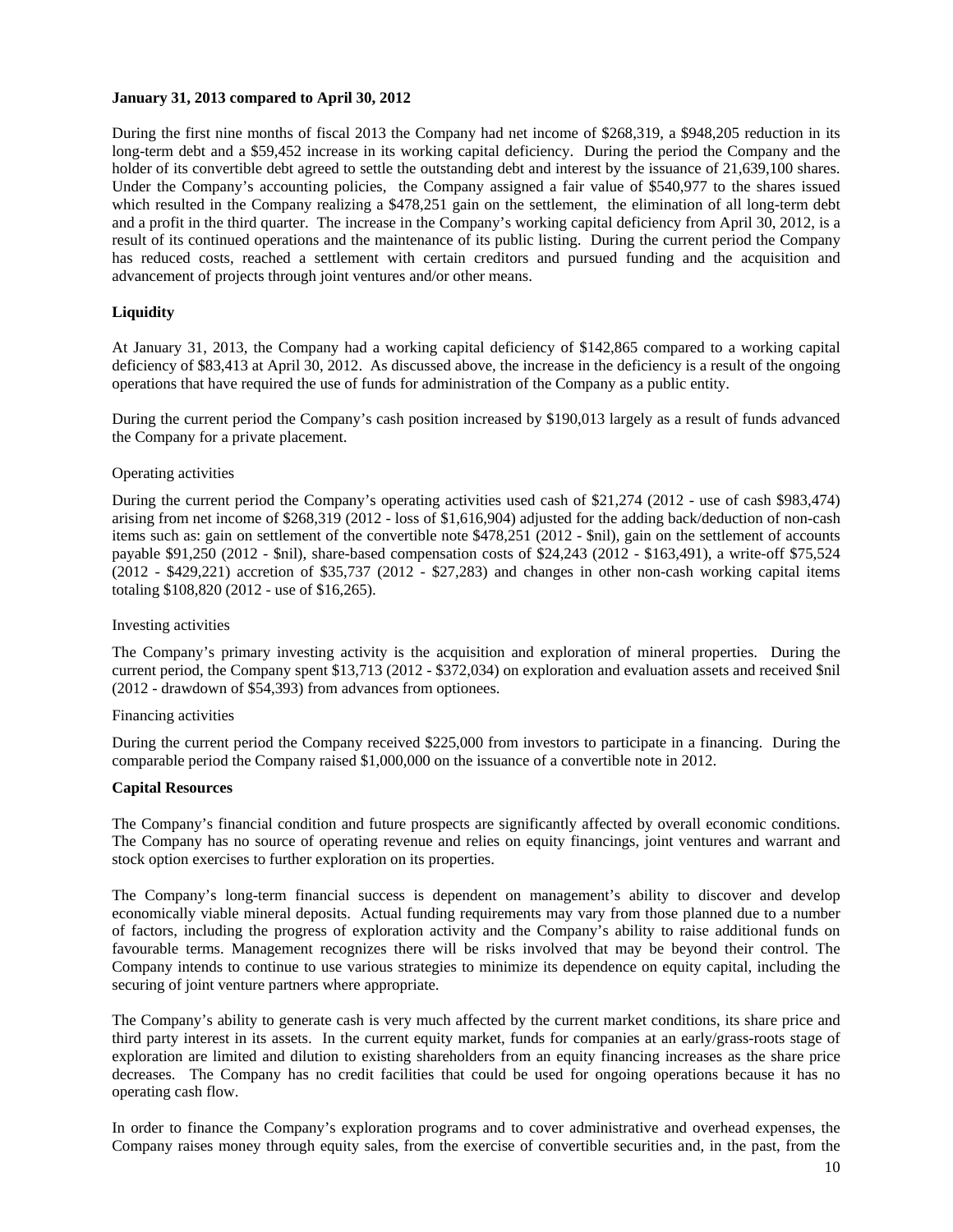sale of investments. Although the Company has had past success in obtaining financing, there can be no such assurance that it will be able to obtain adequate financing in the future or that the terms of any financing will be favourable. Many factors influence the Company's ability to raise funds, including the state of the resource market and commodities prices and, the climate for mineral exploration.

The Company's management actively manages its landholdings in an effort to keep those landholdings with the greatest exploration potential in good standing for as long as possible. The Company's management regularly reviews its cash position against future plans and makes decisions regarding these plans accordingly.

The Company will have to raise additional funds to further exploration efforts at its various exploration properties and to maintain its listing on the TSXV. The Company is seeking to minimize variable expenses to the extent possible and to seek joint venture partners to continue exploration of its mineral properties.

# **Risks and Uncertainties**

#### Industry

An investment in natural resource companies involves a significant degree of risk. The degree of risk increases substantially where the Company's properties are in the exploration as opposed to the development stage. Investment in the securities of the Company should be considered as highly speculative due to the nature of the Company's business. The following additional risk factors should be given special consideration.

# Exploration, Development and Mining Risks

Exploring and developing mineral resource projects bears a high potential for all manner of risks. Additionally, few exploration projects successfully achieve development due to factors that cannot be predicted or foreseen. Moreover, even one such factor may result in the economic viability of a project being detrimentally impacted such that it is neither feasible nor practical to proceed. Mineral exploration involves many risks, which even a combination of experience, knowledge and careful evaluation may not be able to overcome. Operations in which the Company has a direct or indirect interest will be subject to all the hazards and risks normally incidental to exploration, development and production of base/precious metals, any of which could result in work stoppages, damage to property, and possible environmental damage. If any of the Company's exploration programs are successful, there is a degree of uncertainty attributable to the calculation of ore resources and corresponding grades being mined or dedicated to future production. Until ore is actually mined and processed, quantity of reserves and grade must be considered as estimates only. In addition, the quantity of reserves may vary depending on metal prices. Any material change in quantity of reserves, grade or recovery ratio, may affect the economic viability of the Company's properties. In addition, there can be no assurance that metal reserves in small-scale laboratory tests will be duplicated in larger scale tests under on-site conditions or during production. The Company closely monitors its activities and those factors, which could impact them, and employs experienced consulting, engineering, and legal advisors to assist in its risk management reviews.

The Company's properties are currently being assessed for exploration and as a result, the Company has no source of operating cash flow. Failure to obtain additional financing could result in a delay or indefinite postponement of further exploration. Development of the Company's mineral properties will only follow upon obtaining satisfactory exploration results. Mineral exploration and development involves a high degree of risk and few properties that are explored are ultimately developed into producing mines. There is no assurance that the Company's mineral exploration and development activities will result in any discoveries of bodies of ore. The long-term profitability of the Company's operations will be in part directly related to the cost and success of its exploration programs, which may be affected by a number of factors. Substantial expenditures are required to establish reserves through drilling, to develop metallurgical processes to extract the metal from the resources and, in the case of new properties, to develop the mining and processing facilities and infrastructure at any site chosen for mining. Although substantial benefits may be derived from the discovery of a major mineralized deposit, no assurance can be given that minerals will be discovered in sufficient quantities to justify commercial operations or that the funds required for development can be obtained on a timely basis.

#### Foreign Operation Risks

Historically, the majority of the Company's expenses have been denominated in Canadian Dollars so its exposure to foreign exchange risk has been limited. Exploration activities outside of Canada can expose the Company to foreign exchange risk. Presently, the Company does not use foreign-exchange contracts to mitigate this risk, but that may change in future, depending upon the size of the Company's exploration programs denominated in currencies other than the Canadian Dollar.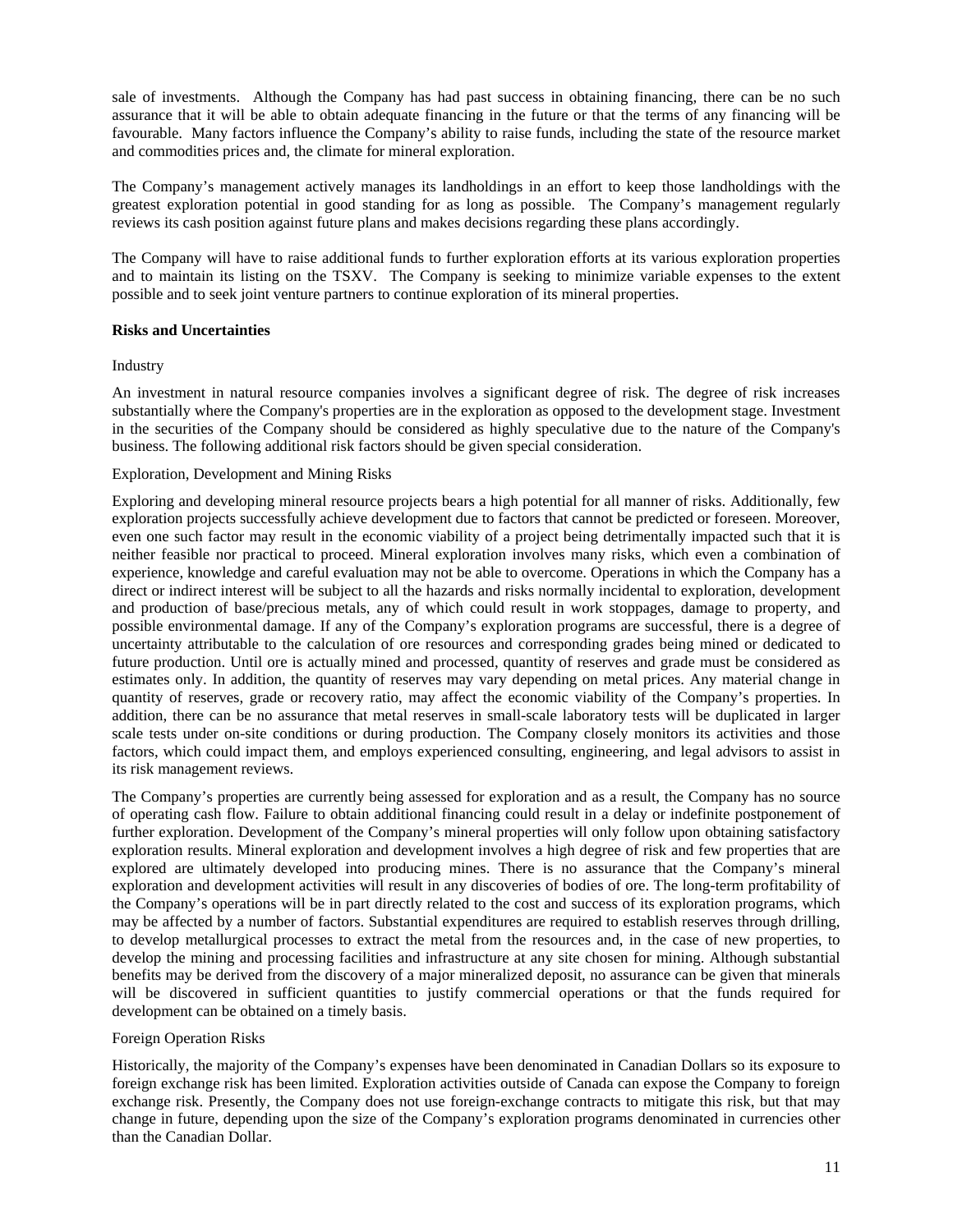#### Insurance

The Company's involvement in the exploration for mineral properties may result in the Company becoming subject to liability for pollution, property damage, personal injury or other hazards. Although the Company may have insurance to address many risks, such insurance has limitations on liability that may not be sufficient to cover the full extent of such liabilities. In addition, such risks may not, in all circumstances be insurable or, in certain circumstances, the Company may elect not to obtain insurance to deal with specific risks due to the high premiums associated with such insurance or other reasons. The payment of such uninsured liabilities would reduce the funds available to the Company. The occurrence of a significant event that the Company is not fully insured against, or the insolvency of the insurer of such event, could have a material adverse effect on the Company's financial position, results of operations or prospects.

#### Environmental Risks

All phases of the mineral exploration and development business present environmental risks and hazards and are subject to environmental legislation. Environmental legislation provides for, among other things, restrictions and prohibitions on spills, releases or emissions of various substances used and or produced in association mining exploration and mining operations. The legislation also requires that facility sites be operated, maintained, abandoned and reclaimed to the satisfaction of applicable regulatory authorities. Compliance with such legislation can require significant expenditures and a breach may result in the imposition of fines and penalties, some of which may be material. Environmental legislation is evolving in a manner expected to result in stricter standards and enforcement, larger fines and liability and potentially increased capital expenditures and operating costs. The discharge of pollutants into the air, soil or water may give rise to liabilities to foreign governments and third parties and may require the Company to incur costs to remedy such discharge. No assurance can be given that the application of environmental laws to the business and operations of the Company will not result in a curtailment of production or a material increase in the costs of production, development or exploration activities or otherwise adversely affect the Company's financial condition, results of operations or prospects.

#### Prices, Markets and Marketing of Base/Precious Metals

The Company's revenues, if any, are expected to be in large part derived from the mining and sale of base/precious metals or interests related thereto. The price of those commodities has fluctuated widely, particularly in recent years, and is affected by numerous factors beyond the Company's control including international economic and political trends, expectations of inflation, currency exchange fluctuations, interest rates, global or regional consumptive patterns, speculative activities, increased production due to new mine developments and improved mining and production methods. The effect of these factors on the price of base/precious metals, and therefore the economic viability of any of the Company's exploration projects, cannot accurately be predicted.

The marketability of any minerals acquired or discovered may be affected by numerous factors which are beyond the control of the Company and which cannot be accurately predicted, such as the proximity and capacity of milling facilities, mineral markets and processing equipment and governmental regulations including regulations relating to royalties, allowable production and importing and exporting of minerals.

# Substantial Capital Requirements and Liquidity

The Company anticipates that it will make substantial capital expenditures for the acquisition, exploration, development and production of its mineral properties in the future. The Company currently has no revenue and may have limited ability to expend the capital necessary to undertake or complete future drilling programs. There can be no assurance that debt or equity financing, or cash generated by operations will be available or sufficient to meet these requirements or for other corporate purposes or, if debt equity financing is available, that it will be on terms acceptable to the Company. Moreover, future activities may require the Company to alter its capitalization significantly. The inability of the Company to access sufficient capital for its operations could have a material adverse effect on the Company's financial condition, results of operations or prospects.

#### Issuance of Debt

From time to time the Company may enter into transactions or activities that may be financed with debt which could impair the Company's ability to obtain additional financing in the future.

## **Outstanding Share Data**

The Company's authorized capital is unlimited common shares without par value. As at March 27, 2013, there were 7,439,741 common shares issued and outstanding which reflects the one new for ten old consolidation of capital that was completed February 28, 2013. As at March 27, 2013 the Company had the following options outstanding: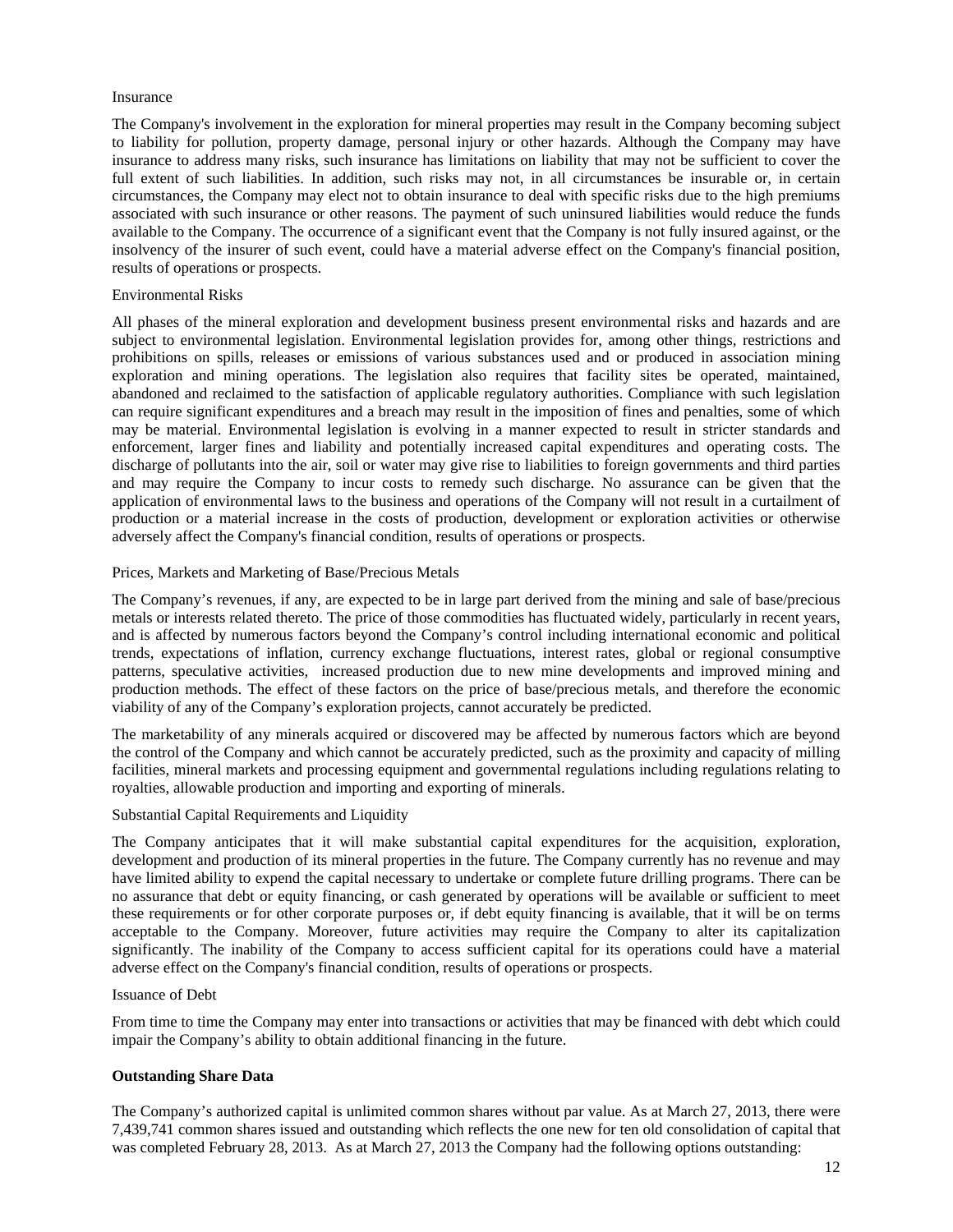|         | Number of<br><b>Shares</b> | Exercise<br>Price | Number of<br><b>Shares</b><br>Vested | <b>Expiry Date</b> |  |
|---------|----------------------------|-------------------|--------------------------------------|--------------------|--|
| Options |                            |                   |                                      |                    |  |
|         | 88,500                     | 2.00              | 88,500                               | June 4, 2014       |  |
|         | 20,000                     | 3.00              | 20,000                               | September 2, 2014  |  |
|         | 68,000                     | 2.00              | 68,000                               | May 12, 2016       |  |
|         | 17,000                     | 2.00              | 12.750                               | November 3, 2016   |  |
|         | 193,500                    |                   |                                      |                    |  |

# **Transactions with Related Parties**

Balances and transactions between the Company and its subsidiary have been eliminated on consolidation and are not disclosed in this note. Details of the transactions between the Company and other related parties are disclosed below.

# a) *Related party transactions*

Certain companies which have an officer and/or director or former officer and/or director in common and render services or are charged for certain services as follows:

|                                      | Nature of transactions            |
|--------------------------------------|-----------------------------------|
| Anglo-Celtic Exploration Ltd.        | Interest and consulting           |
| Strongbow Exploration Inc.           | Exploration and administration    |
| <b>Stornoway Diamond Corporation</b> | Administration                    |
| International Northair Mines Ltd.    | Accounting and corporate services |

The Company incurred the following transactions in the normal course of operations in connection with companies which have an officer and/or director in common.

- a) During the nine months ended January 31, 2012, the Company paid or accrued \$24,425 (2012 \$79,393) for shared technical services and rent to Strongbow.
- b) During the nine months ended January 31, 2013, the Company paid or accrued \$31,821 (2012 \$12,121) for administrative, corporate secretarial and accounting services to related parties.
- c) During the nine months ended January 31, 2013, the Company paid consulting fees of \$nil (2012 \$186,667) to a company controlled by a director and a company controlled by an officer of the Company.
- d) During the nine months ended January 31, 2013, the Company paid \$16,250 in settlement of amounts payable totaling \$107,500.
- e) During the nine months ended January 31, 2013, the Company paid or accrued \$nil (2012 \$4,015) for office rent to a company controlled by a director.

 The remuneration of directors and other members of key management personnel during the nine month period ending January 31, 2013 were as follows:

|                                                            | <b>Nine Months Ended</b><br><b>January 31, 2013</b> |    | Nine Months Ended<br>January 31, 2012 |  |
|------------------------------------------------------------|-----------------------------------------------------|----|---------------------------------------|--|
| Salaries <sup>1</sup><br>Share-based payments <sup>2</sup> | $\sim$<br>17.477                                    | -S | 276,667<br>136,163                    |  |
| Total                                                      | \$<br>17.477                                        |    | 412,830                               |  |

1 – When key management is working specifically on mineral properties their time is capitalized against the mineral property.

2 - Share-based payments are the fair value of options that have been granted to directors and key management personnel.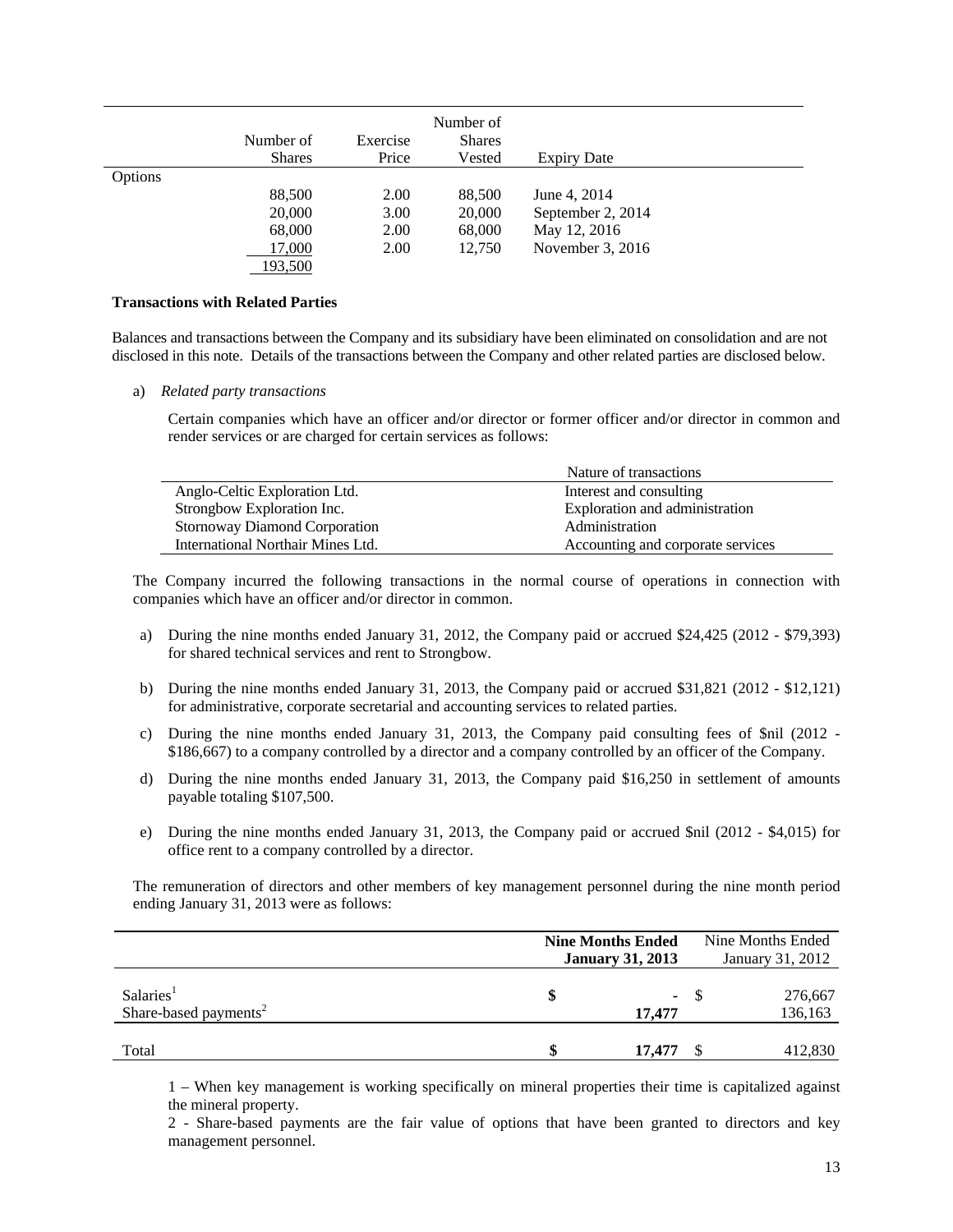# **CHANGES IN ACCOUNTING POLICIES AND CRITICAL ACCOUNTING ESTIMATES, JUDGMENTS AND ASSUMPTIONS**

#### **Nature and continuance of operations**

The Company is in the process of acquiring and exploring its exploration and evaluation assets and has not yet determined whether these properties contain reserves that are economically recoverable. These financial statements have been prepared on the assumption that the Company is a going concern, meaning that it will continue in operation for the foreseeable future and will be able to realize assets and discharge liabilities in the normal course of operations. At January 31, 2013, the Company has a deficit of \$11,970,246, a \$142,865 working capital deficiency and no current source of revenue. The Company's continuation as a going concern is dependent on its ability to raise funds sufficient to meet current and future obligations. Management plans to raise additional funds through private placement financings. There can be no assurances that management's plans for the Company will be successful. These material uncertainties may cast significant doubt upon the Company's ability to continue as a going concern. These financial statements do not include any adjustments to the recoverability and classification of assets and liabilities that might be necessary, should the Company be unable to continue as a going concern.

# **Significant accounting policies**

The January 31, 2013 Management Discussion and Analysis should be read in conjunction with the audited annual financial statements of the Company for a listing of the Company's significant accounting policies.

#### **Significant accounting estimates and judgments**

The preparation of financial statements requires management to make judgments, estimates and assumptions that affect the application of policies and reported amounts of assets and liabilities, profit and expenses. The estimates and associated assumptions are based on historical experience and various other factors that are believed to be reasonable under the circumstances, the results of which form the basis of making the judgments about carrying values of assets and liabilities that are not readily apparent from other sources. Actual results may differ from these estimates. The estimates and underlying assumptions are reviewed on an ongoing basis. Revisions to accounting estimates are recognized in the period in which the estimate is revised if the revision affects only that period or in the period of the revision and future periods if the revision affects both current and future periods.

#### **Significant judgments**

Significant past and current judgments relate to, but are not limited to, the following:

- The carrying value and the recoverability of exploration and evaluation assets and liabilities, which are included in the statements of financial position;
- The recognition of deferred tax assets is determined on whether it is more probable than not that these assets will be recovered.
- The functional currency used by the Company's subsidiaries

## **Critical accounting estimates**

Significant assumptions and estimates relate to, but are not limited to, the following:

- The inputs used in accounting for share-based payment expense which is included in the statement of comprehensive loss. These estimates are derived using the Black-Scholes option pricing model or are based on the value of comparable goods and services. Inputs are determined using readily available market data.
- The inputs used in determining the liability and equity components of the convertible note and values used on settlement

## **New standards not yet adopted**

The following new standards, amendments to standards and interpretations have been issued but are not effective during the year ended April 30, 2012: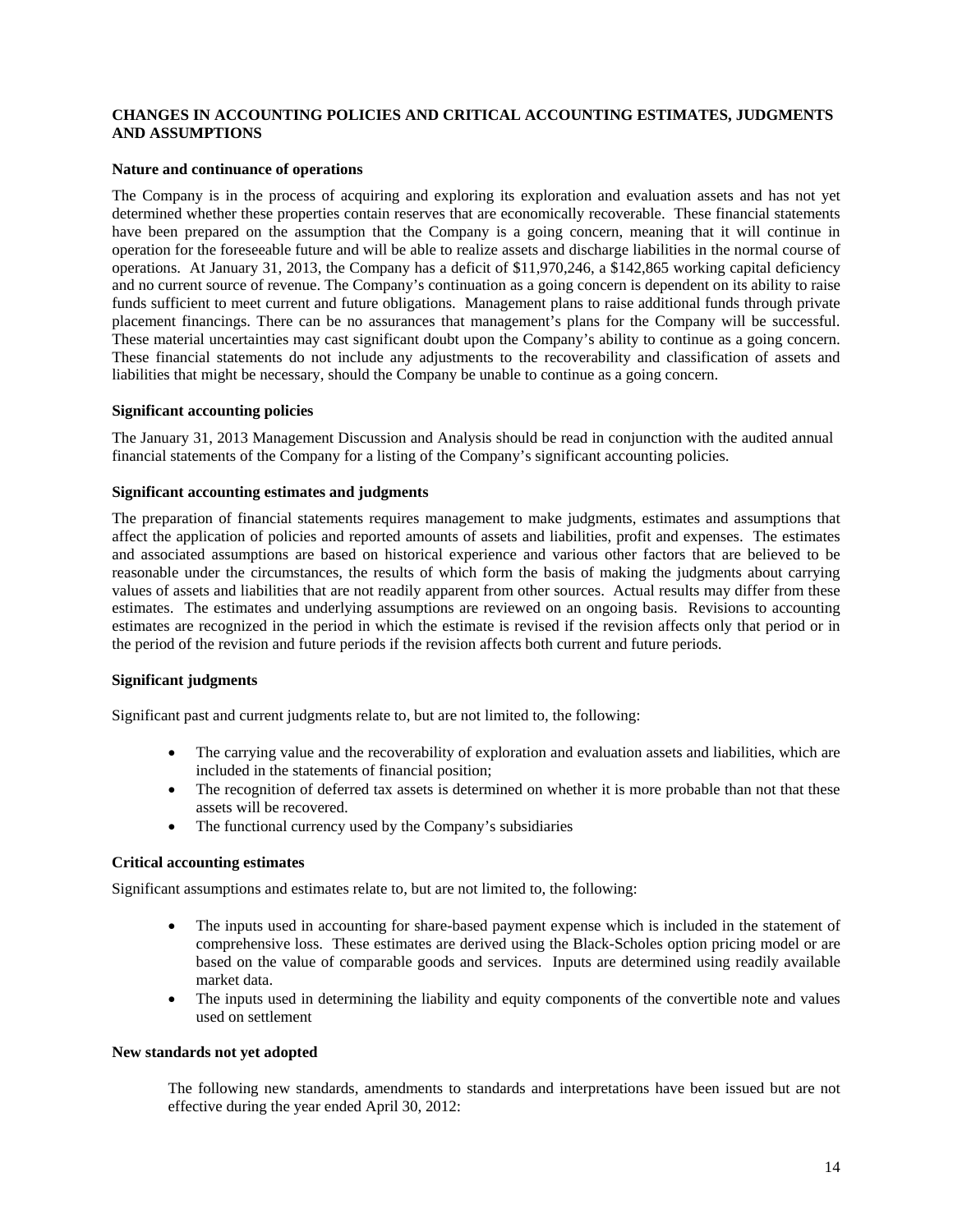- IFRS 9 New financial instruments standard that replaces IAS 39 for classification and measurement of financial assets<sup>(iii)</sup>
- IFRS 10 New standard to establish principles for the presentation and preparation of consolidated financial statements when an entity controls multiple entities $^{(i)}$
- IFRS 11 New standard to account for the rights and obligations in accordance with a joint agreement $(i)$
- IFRS 12 New standard for the disclosure of interests in other entities not within the scope of IFRS  $9/IAS$  39<sup>(i)</sup>
- IFRS 13 New standard on the measurement and disclosure of fair value $^{(i)}$
- IAS 1 Presentation of other comprehensive income<sup>(ii)</sup>
- (Amendment)
- IAS 28 (Amendment) New standard issued that supercedes IAS 28 (2003) to prescribe the accounting for investments in associates and joint ventures<sup>(i)</sup>
	- i) Effective for annual periods beginning on or after January 1, 2013
	- ii) Effective for annual periods beginning on or after July 1, 2012
	- iii) Effective for annual periods beginning on or after January 1, 2015

The Company anticipates that the application of these standards, amendments and interpretations will not have a material impact on the results and financial position of the Company.

# **FINANCIAL INSTRUMENTS AND RISK MANAGEMENT**

Financial instruments measured at fair value are classified into one of three levels in the fair value hierarchy according to the relative reliability of the inputs used to estimate the fair values. The three levels of the fair value hierarchy are:

- Level 1 Unadjusted quoted prices in active markets for identical assets or liabilities;
- Level 2 Inputs other than quoted prices that are observable for the asset or liability either directly or indirectly; and
- Level 3 Inputs that are not based on observable market data.

The Company's financial instruments consist of cash, marketable securities, receivables, accounts payable and accrued liabilities, due to related parties and previously a convertible note. Cash is carried at fair value using a level 1 fair value measurement. The carrying value of receivables, accounts payable and accrued liabilities and due to related parties approximate their fair values due to their immediate or short-term maturity. Marketable securities are recorded at fair value based on the quoted market prices in active markets at the balance sheet date, which is consistent with level 1 of the fair value hierarchy.The Company's convertible note was a compound financial instrument that contained a liability component and an equity component, being the conversion feature on the note. The fair value of the liability component was determined first with any residual value allocated to the equity component. The fair value of the liability component was determined using a level 3 fair value measurement. Over the term of the convertible note, the liability amount was to increase to the face value of the convertible note through the accretion of interest.

The Company is exposed to a variety of financial risks by virtue of its activities, including credit risk, interest rate risk, liquidity risks, foreign currency risk, and equity market risk. The Company's objective with respect to risk management is to minimize potential adverse effects on the Company's financial performance. The Board of Directors provides direction and guidance to management with respect to risk management. Management is responsible for establishing controls and procedures to ensure that financial risks are mitigated to acceptable levels.

#### *Credit risk*

Credit risk is the risk of financial loss to the Company if a counter-party to a financial instrument fails to meet its contractual obligations. The Company manages credit risk by investing its excess cash in short-term investments with investment grade ratings, issued by a Canadian chartered bank. The Company's receivables consist primarily of sales tax receivables due from the federal government and receivables from companies with which the Company has exploration agreements or options. The maximum exposure to credit risk at the reporting date is the carrying value of the Company's receivables and cash.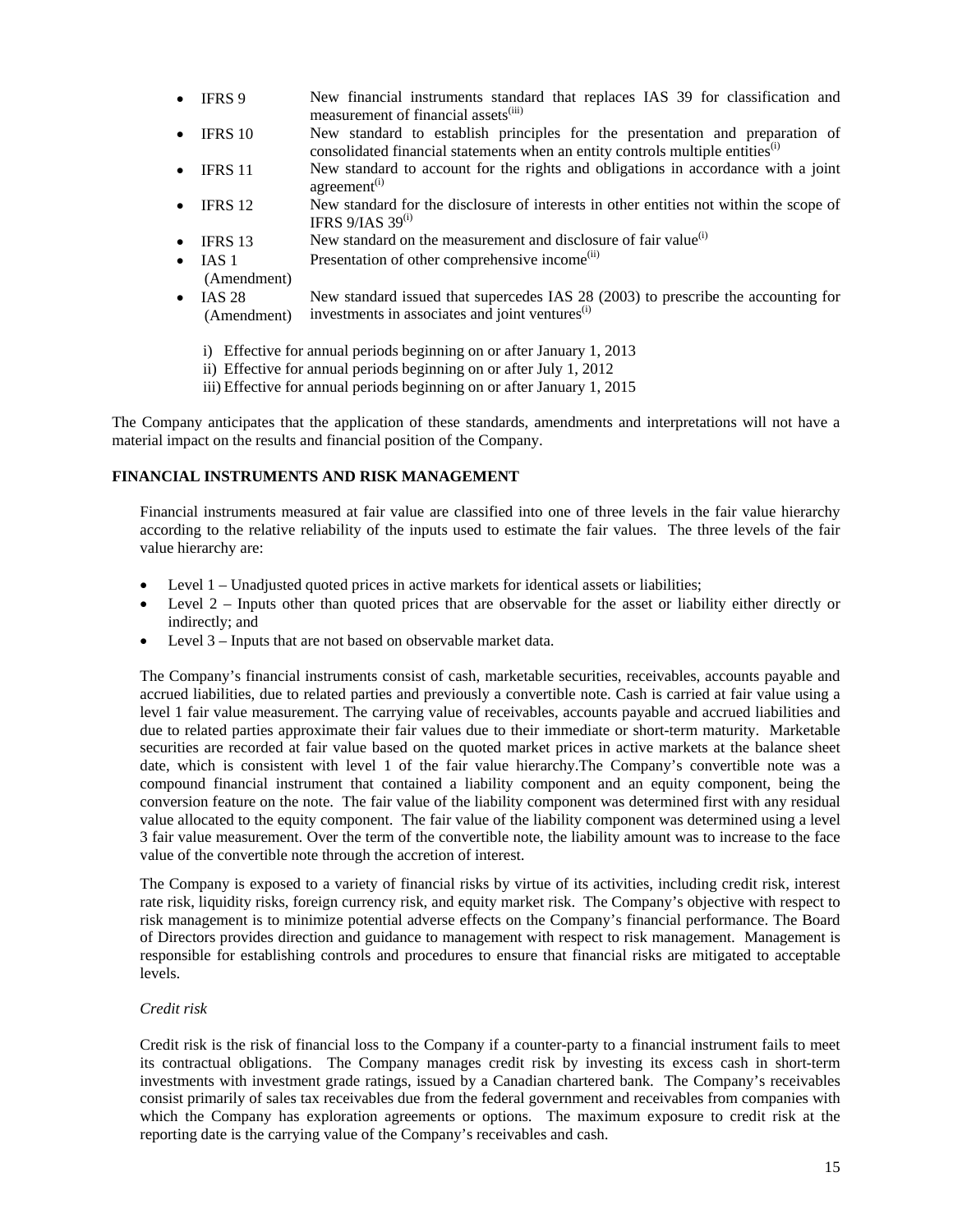#### *Interest rate risk*

Interest rate risk is the risk that the fair value or future cash flows of a financial instrument will fluctuate because of changes in market interest rates. Financial assets and liabilities with variable interest rates expose the Company to interest rate risk with respect to its cash flow. It is management's opinion that the Company is not exposed to significant interest rate risk.

## *Liquidity risk*

Liquidity risk is the risk that the Company will not be able to meet its obligations as they become due. The Company's ability to continue as a going concern is dependent on management's ability to raise the funds required through future equity financings, asset sales or exploration option agreements, or a combination thereof. The Company has no regular cash flow from its operating activities. The Company manages its liquidity risk by forecasting cash flow requirements for its planned exploration and corporate activities and anticipating investing and financing activities. Management and the Board of Directors are actively involved in the review, planning and approval of annual budgets and significant expenditures and commitments. Failure to realize additional funding could cast significant doubt on the Company's ability to continue as a going concern. As at January 31, 2013, the Company had cash of \$237,331 available to settle current liabilities of \$384,813 and the Company has announced a \$3,000,000 financing to provide working capital.

#### *Foreign currency risk*

 The Company has exposure to foreign currency risk through its exploration activities outside of Canada, however, the majority of its assets and liabilities are denominated in Canadian dollars. The Company's exploration activities and any related land tenure expense outside Canada could make it subject to foreign currency fluctuations, which may affect the Company's financial position, and cash flows. During the year ended April 30, 2012, the Company wound up its operations in the United States and has ceased operations in Chile. The Company does not presently invest in foreign currency contracts to mitigate this risk. It is management's opinion that the Company is not exposed to significant foreign currency risk arising from these financial instruments.

#### *Equity market risk*

The Company is exposed to equity price risk arising from its marketable securities, which are classified as available-for- sale. The Company plans to sell its marketable securities as market conditions permit, or as is required to finance the Company's operations from time-to-time.

#### **Proposed Transactions/Subsequent Events**

- a) On October 25, 2012, the Company announced that, subject to regulatory approval, it had entered into an agreement with Springbok Holdings Inc. ("Springbok") to acquire Springbok's 50% interest in the LDG/GT mining leases and the JT1 and JT2 mineral claims ("LDG/GT Property"), located in the Northwest Territories ("the Springbok Interests"). The Springbok Interests include the right to obtain a 22.5% interest in the Lac de Gras Joint Venture property, subject to the terms and conditions of an option agreement among Springbok, North Arrow and Harry Winston Diamonds Inc. The Joint Venture Property consists of the 81,500 acre LDG/GT Property as well as 226,000 acres controlled by Harry Winston. Under the terms of the agreement with Springbok, the Company has agreed to purchase the Springbok interests for 10,000,000 pre-consolidated common shares of the Company. As additional consideration, in the event that Harry Winston exercises its option and earns 55% interest in the Joint Venture Property and the Company subsequently incurs \$2 million in joint venture expenditures on the Joint Venture Property, the Company will issue to Springbok that number of commons shares of the Company having a value of \$1 million.
- b) On March 14, 2013, subject to regulatory approval, the Company entered into an assignment agreement with 0954506 B.C. Ltd. ("BCCo") under which BCCo has agreed to assign and transfer to the Company all of BCCo's interest and obligations in certain options to earn an 80% interest in the Timiskaming, Pikoo and Qilalugaq diamond projects. Stornoway Diamond Corporation ("Stornoway") is the holder of a 100% interest in all three projects and had granted BCCo options to acquire the 80% interests in the projects. BCCo is a private company controlled by a party related to the President and CEO of the Company. Stornoway will retain a one-time right to buy-back a 20% interest in any of the projects once the Company